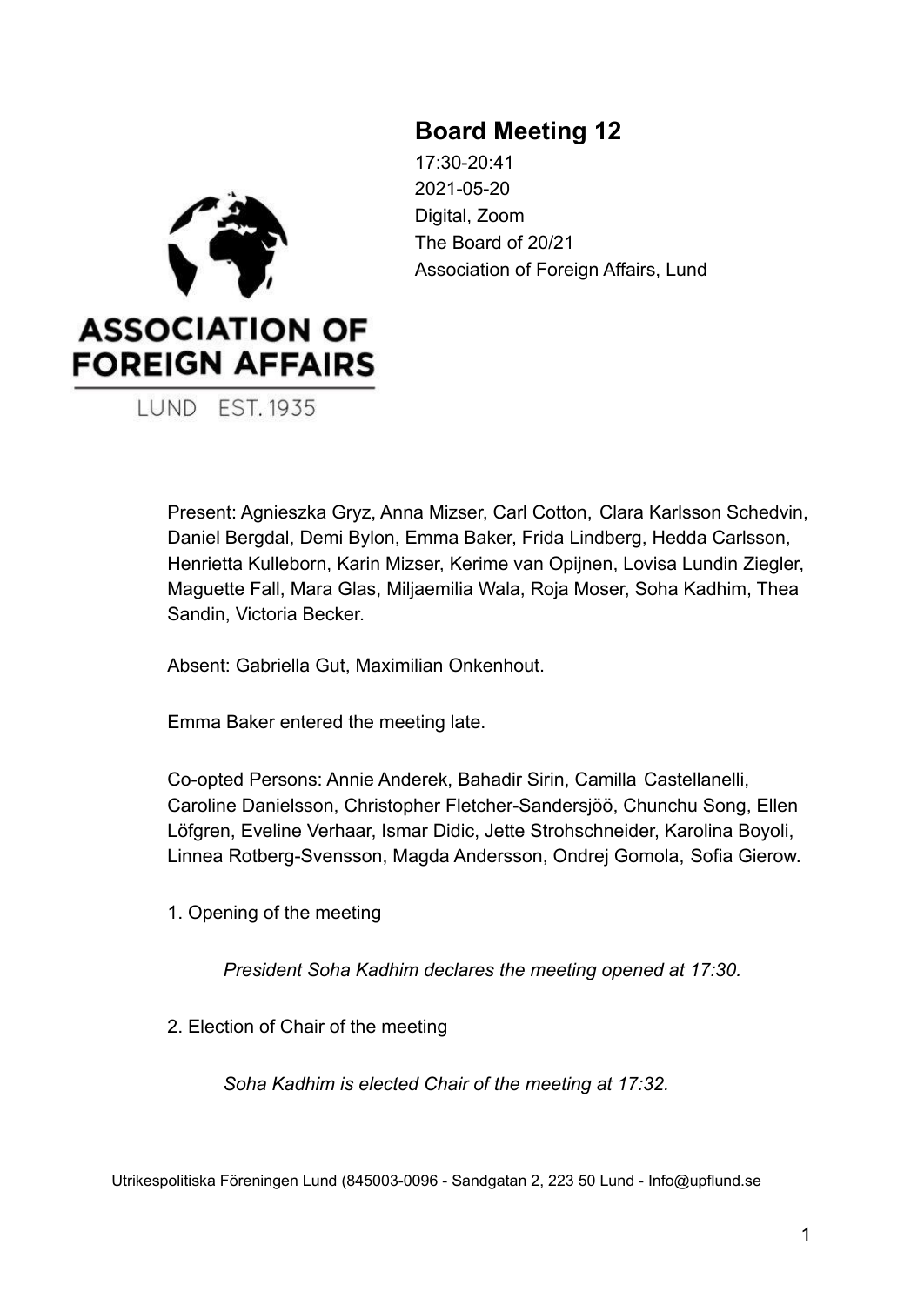3. Election of Secretary of the meeting

*Carl Cotton is elected Secretary of the meeting at 17:33.*

4. Election of Attesters and Vote Counters of the meeting

*Agnieszka Gryz and Mara Glas are elected Vote Counters and Attesters of the meeting at 17:34.*

5. Co-opted Persons

*Proposal to co-opt the following persons: Annie Anderek, Bahadir Sirin, Camilla Castellanelli, Caroline Danielsson, Christopher Fletcher-Sandersjöö, Chunchu Song, Ellen Löfgren, Eveline Verhaar, Ismar Didic, Jette Strohschneider, Karolina Boyoli, Linnea Rotberg-Svensson, Magda Andersson, Ondrej Gomola, Sofia Gierow.*

*Passed by acclamation at 17:35.*

6. Approval of the electoral roll

*The Chairperson Soha Kadhim proposes to set the electoral roll to 18 and asks the vote counters to confirm this.*

*The electoral roll is set to 18.*

It was later noted that this was inaccurate, and that there had been a miscalculation. There were 19 present board members participating in the electoral roll at this stage. However, since all votation during the meeting was passed through acclamation, the miscalculation had no impact on the outcomes of the meeting.

7. Approval of the Agenda (Attachment 1)

*Proposal to approve the agenda.*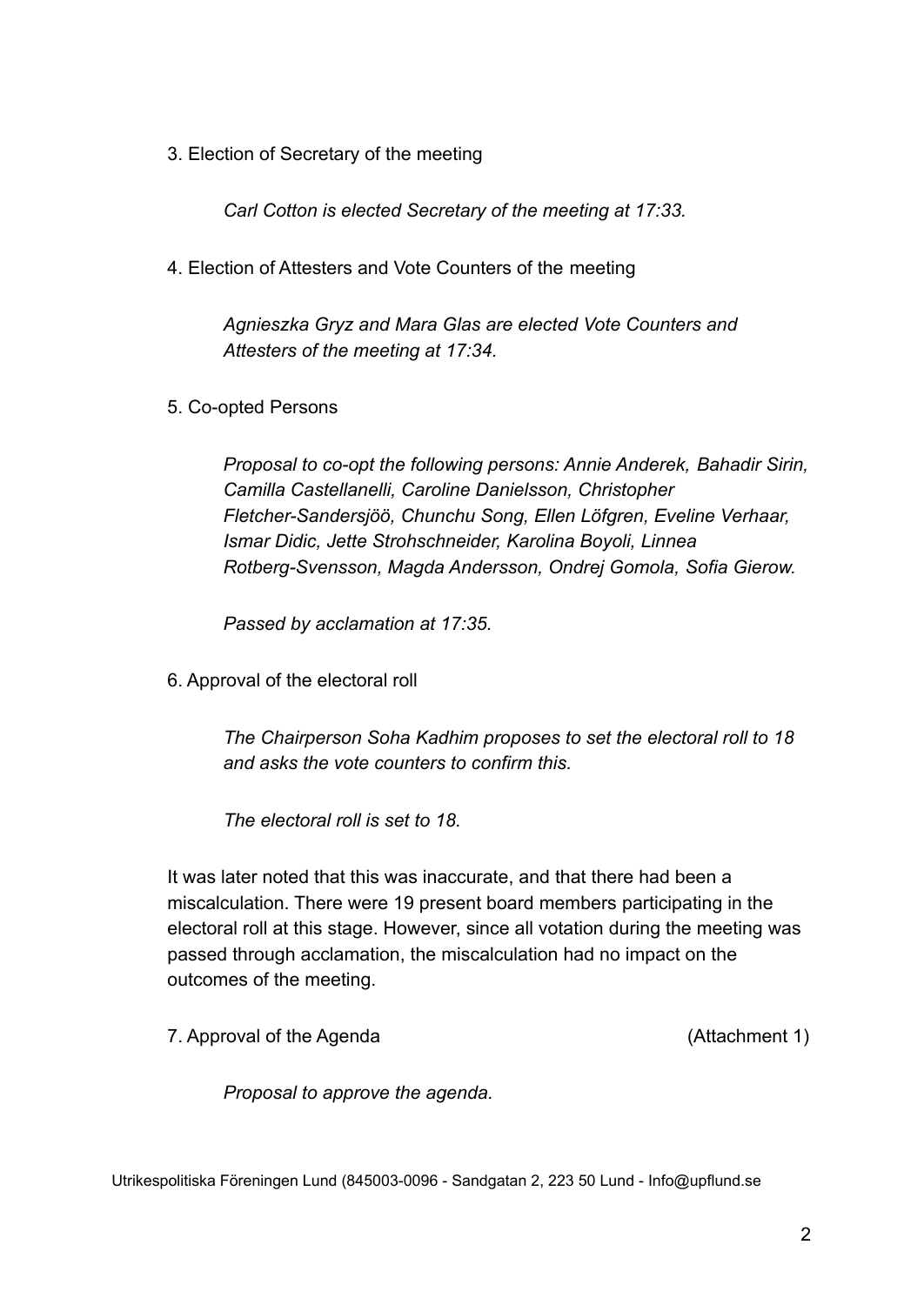*Passed by acclamation at 17:38.*

- 8. Ratifying Per Capsulam Decision
	- 8.1 Inspector suggestion to the Annual Election Meeting (Attachment 2)

*Chairperson Soha Kadhim references the attached document, and opens up for questions.*

*Proposal to ratify the Per Capsulam Decision.*

*Passed by acclamation at 17:39.*

- 9. Discussion Point(s): Information to next board
	- 9.1. LUPEF collaboration

*Chairperson Soha Kadhim presents a brief background of the relationship between UPF Lund and LUPEF. This is done to preserve continuity in the relationship. Head of Webzine Kerime van Opijnen adds to this with input on the contemporary situation.*

9.2. Board obligations

*Chairperson Soha Kadhim gives some background on the Board obligations, with reference to the Rules and Regulations. She then moves on to go through specific points of the Rules and Regulations, and makes sure that the upcoming board is aware of their obligations. Head of Activity Henrietta Kulleborn continues on this.*

10. Decision Point: Investments (Attachment 3)

10.1. Adding to the 100th Jubilee (2035) Fund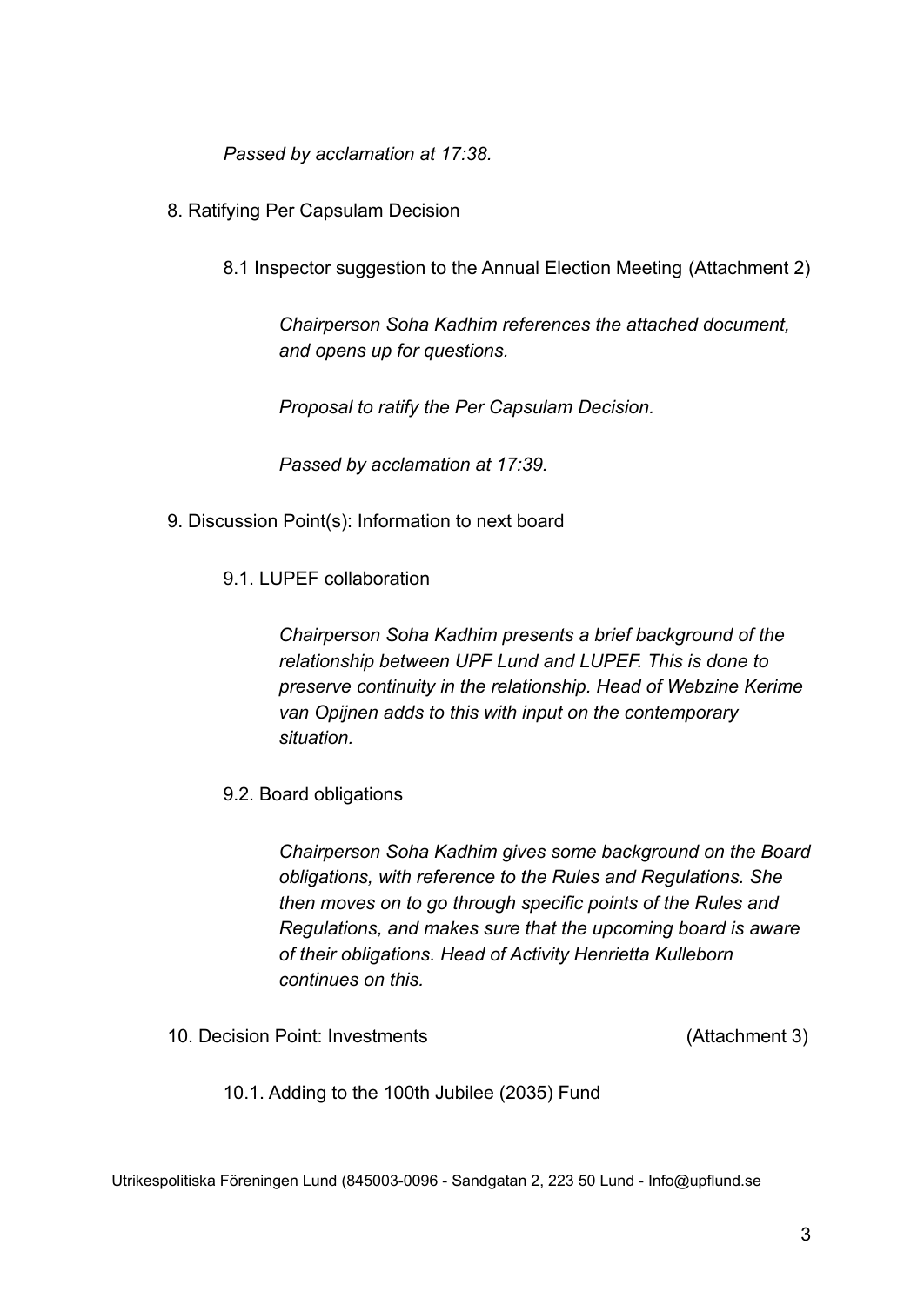*Chairperson Soha Kadhim presents the suggestion to add funds to the 100th Jubilee (2035) Fund.*

*Discussion arises on precise numbers that should be set aside for the Fund.*

*Head of Career Anna Mizser proposes to set aside 10.000 SEK to the 100th Jubilee (2035) Fund.*

*Passed by acclamation at 18:07.*

10.2. Nameplates

*Head of Activity Henrietta Kulleborn speaks on her suggestion to invest in nameplates for the board.*

*Discussion arises on this suggestion and some questions concerning the necessity of the investment are posed.*

*Head of Activity Henrietta Kulleborn withdraws her suggestion.*

Vice President Hedda Carlsson proposes to adjourn the meeting for a 15 minute break.

Passed by acclamation at 18:13.

**(The Chairperson Soha Kadhim declares the meeting adjourned for a break at 18:13)**

**(The Chairperson Soha Kadhim declares the meeting re-opened at 18:32)**

11. Motions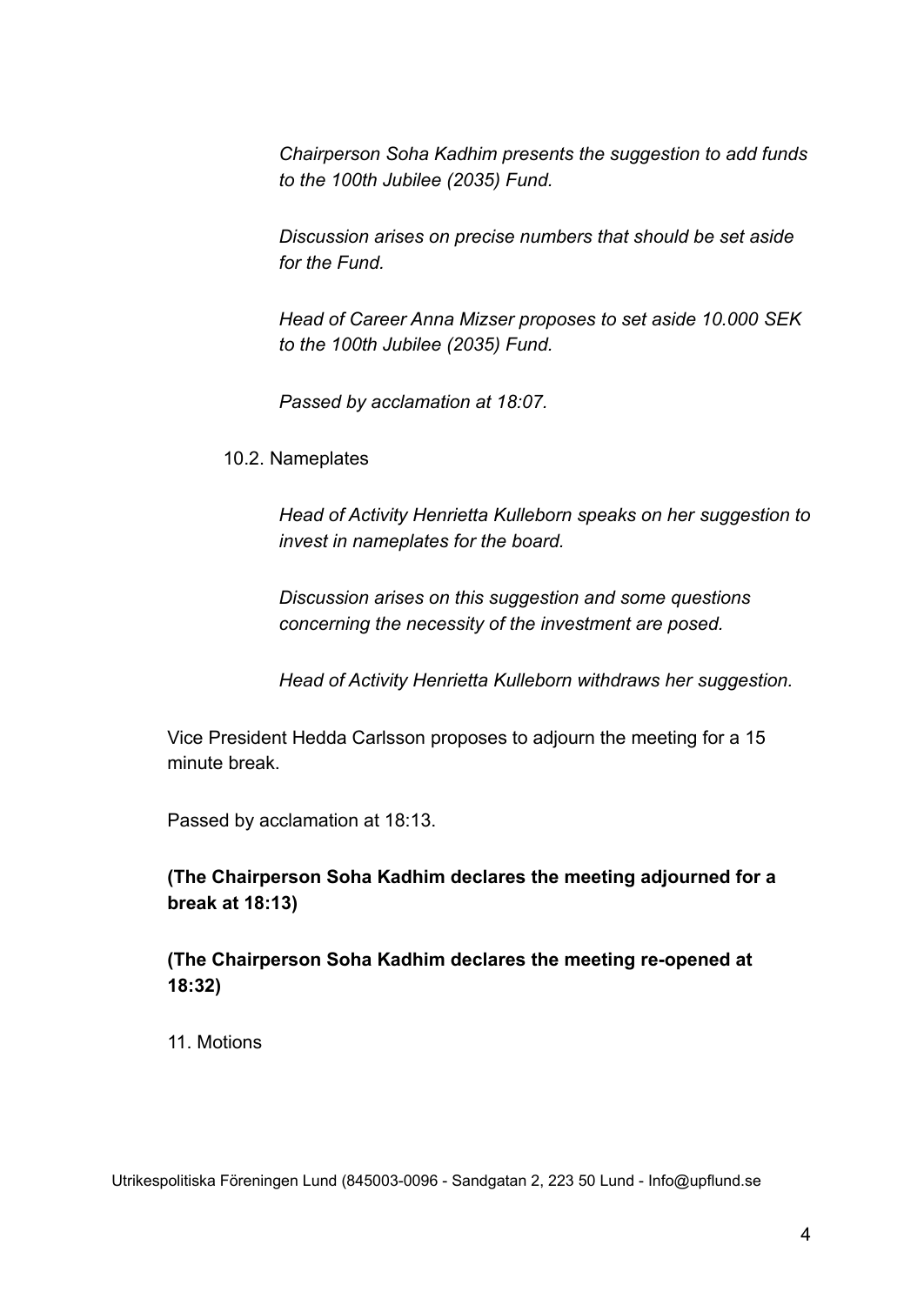*Secretary Carl Cotton speaks briefly on the background of the presented motions and gives some insight into what the policies entails.*

11.1.Updating Stress Prevention Policy (Attachment 4, 4.1)

*Head of Activity Miljaemilia Wala and Vice President Hedda Carlsson speak on the changes made in the Stress Prevention Policy.*

*Head of Activity Henrietta Kulleborn suggests to amend the policy by changing 1.1 in the following manner:*

*"In the beginning of every operational year the board should agree upon working hours for the rest of the operational year. There should be at least one UPF free day a week. These working hours are to be respected when it comes to communication or spreading of information. In case a special situation occurs, exceptions can be made if deemed necessary.*

*The heads of each committee have the responsibility of providing this information to the active members in their committees."*

*She also suggests to change the wording in 1.4.2. to be the Vice President's responsibility instead of the Presidency.*

*The motioners decides to amend the policy in line with the suggestion by Henrietta Kulleborn in regards to the Vice President in 1.4.2, as well as to change "Presidency" to "Presidents" in all situations where "Presidency" has been used in the policy.*

*Proposal to adopt the updated and amended Stress Prevention Policy.*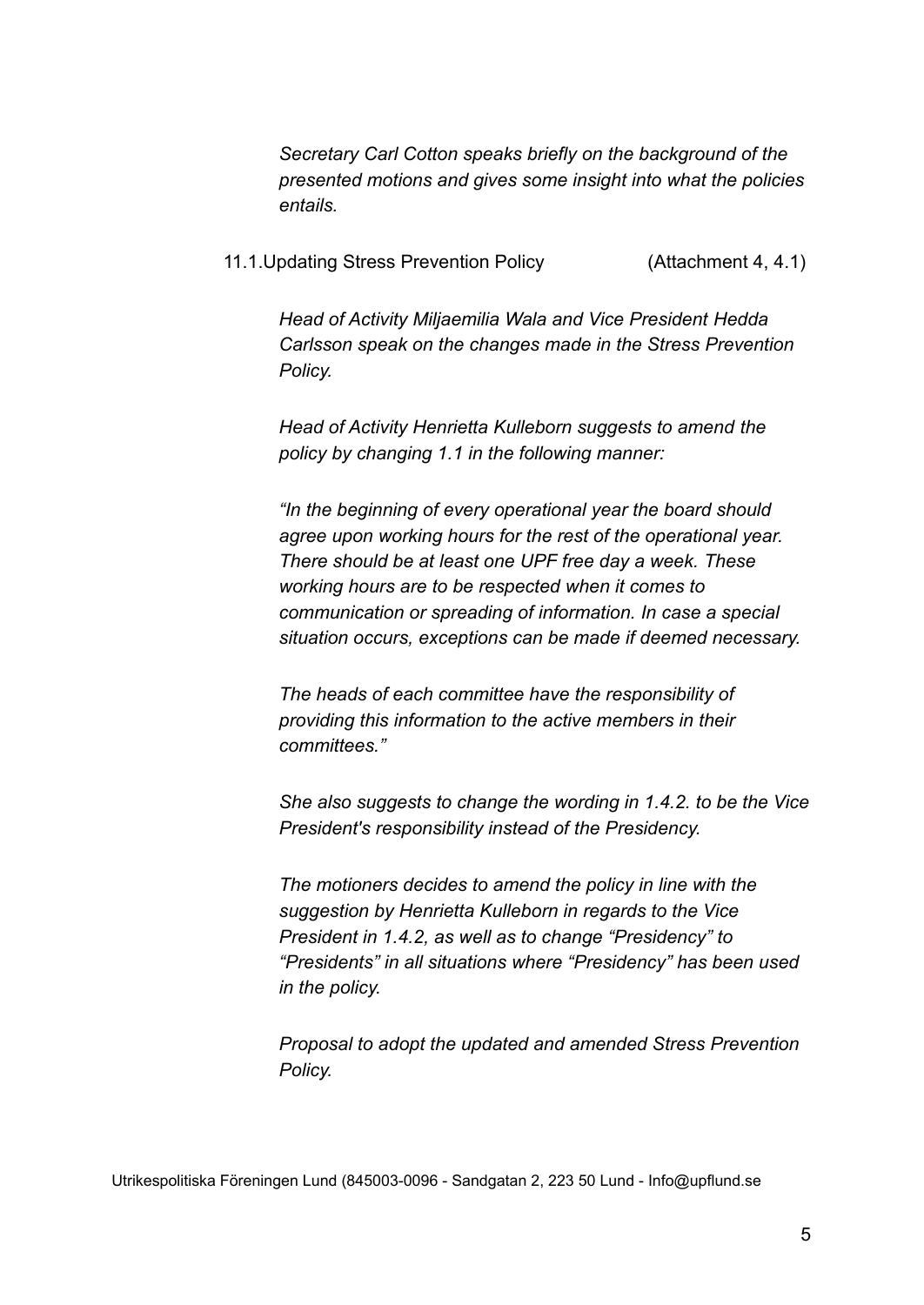*Passed by acclamation at 18:52.*

11.2. Abolishing Senior Collegium Policy (Attachment 5)

*Secretary Carl Cotton speaks on why the policy should be abolished.*

*Proposal to abolish the Senior Collegium Policy.*

*Passed by acclamation at 18:54.*

11.3. Updating Environmental Policy (Attachment 6, 6.1)

*Secretary Carl Cotton speaks on the changes made in the Environmental Policy.*

*Several questions and suggestions are posed by the board.*

*Henrietta Kulleborn proposes to amend the policy by changing the final sentence in 1.1 to the following:*

*This includes reducing our waste by recycling and avoiding disposable items.*

*Vice President Hedda Carlsson proposes to amend the policy through the following measures:*

*Add to point 4:*

*This should be done by the board together at a meeting at the beginning of the operational year.*

*Add a new point 3.6:*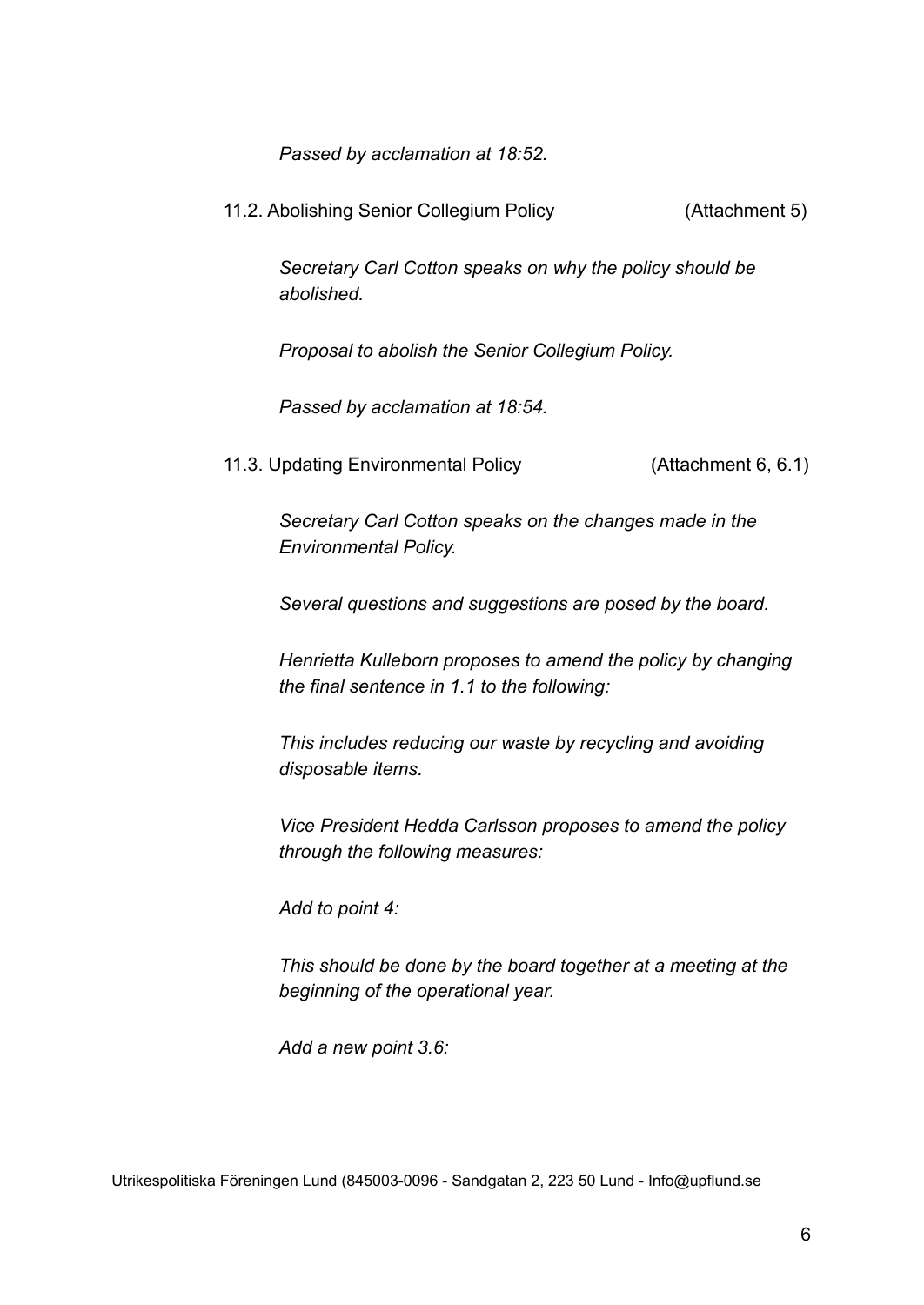*Lecturers and other invited guests should use the most environmentally friendly means of transportation available and possible.*

*Amend point 3.3 to:*

*We do not print agendas or other documents if this is not considered the more environmentally friendly option, or deemed necessary. Instead we use social media to market our events to the largest extent possible.*

*The motioneers decide to merge their proposal with all the proposed amendments.*

*Proposal to adopt the updated and amended Environmental Policy.*

*Passed by acclamation at 19:13.*

Emma Baker joins the meeting at 19:14, and the electoral roll is updated to 19.

11.4. Updating Economic Policy (Attachment 7, 7.1)

*Vice President Hedda Carlsson speaks on the background and concrete changes to the Economic Policy.*

*Proposal to adopt the updated Economic Policy.*

*Passed by acclamation at 19:23.*

**(The Chairperson Soha Kadhim declares the meeting adjourned for a break at 19:23)**

**(The Chairperson Soha Kadhim declares the meeting re-opened at 19:35)**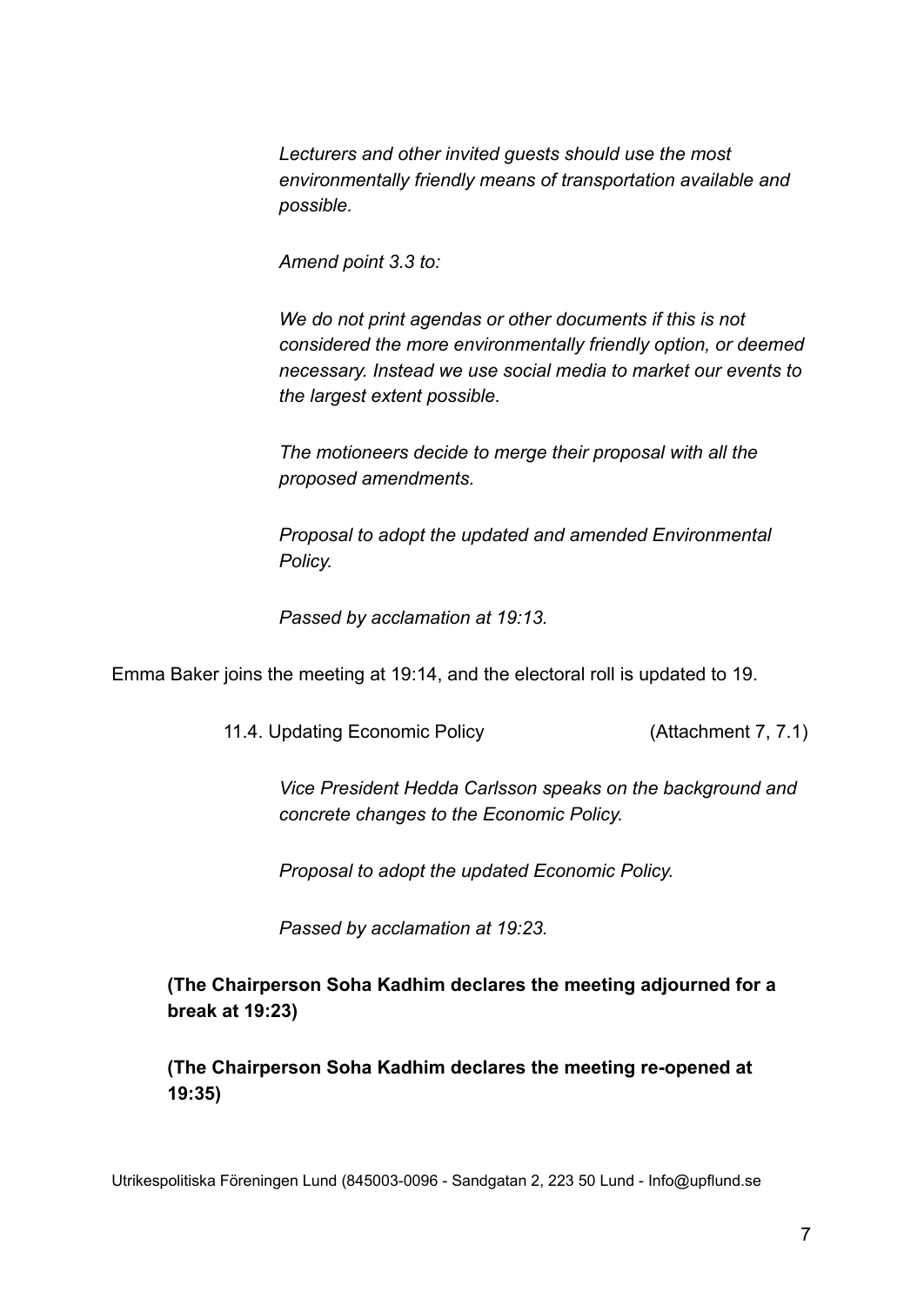11.5. Updating Crisis and Risk Mitigation Policy (Attachment 8, 8.1)

*Vice President Hedda Carlsson and Secretary Carl Cotton speak on the changes made in the Crisis and Risk Mitigation Policy.*

*Questions and comments arise in regards to the policy.*

*The motioneers proposes to amend the policy as follows:*

*"The association should not contact any family members directly" in 4.1.3.*

*Head of Activity Henrietta Kulleborn counterproposes with the following:*

*"Take away 4.1.3 completely as it does not regard the organisation at all".*

*The first proposal is passed by acclamation at 19:45.*

*This means that the counterproposal automatically is rejected.*

*Proposal to adopt the updated and amended Crisis and Risk Mitigation Policy.*

11.6. Updating the Discrimination and Sexual Harassment Policy (Attachment 9, 9.1)

> *Vice President Hedda Carlsson speaks on the background of merging the policies.*

*Proposal to adopt the updated and merged Discrimination and Sexual Harassment Policy.*

*Passed by acclamation at 19:49.*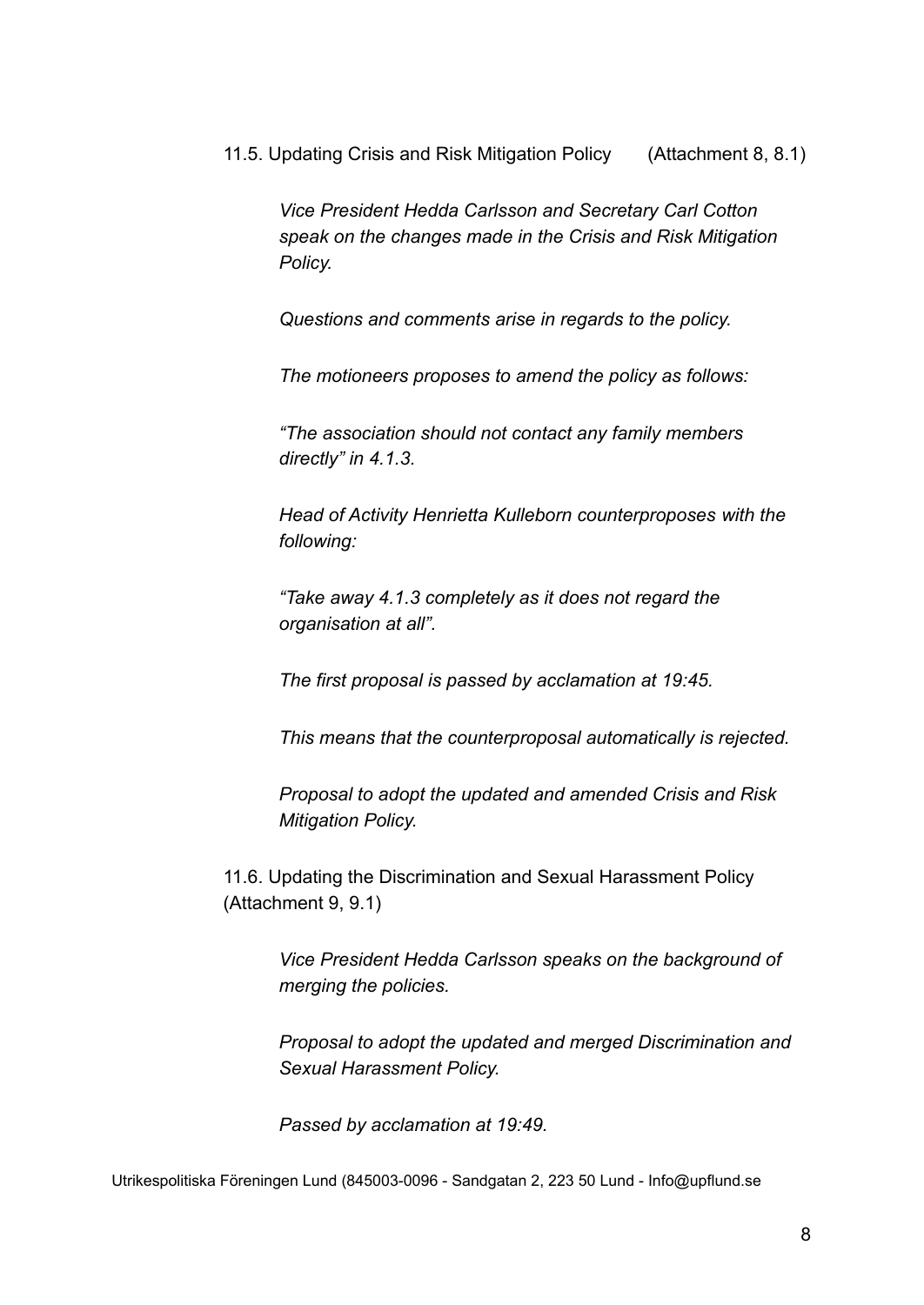## 12. Presidium reporting

## 12.1. **Presidents**

*Vice President Hedda Carlsson reports that the board members need to make sure to hand over the office keys to their successors. The Annual Report is due soon, the deadline for this is 30th of May. The trip to Lillsjödal has been canceled due to the Covid-19 situation. Handovers need to be done before the summer. Names and email addresses to all trustees are required for a fun surprise.*

*Questions arise in regards to the Lillsjödal-decision.*

## 12.2. **Treasurer**

*Treasurer Lovisa Lundin Ziegler informs the board that the board members should try to avoid spending reimbursable money after the first week of June, since the bookkeeping needs to be done at a certain time.*

## 12.3. **Secretary**

*Secretary Carl Cotton reports that the membership numbers are still rising. He will send out two more newsletters before the operational year is over.*

## 12.4. **UFS Representative**

*UFS Representative Mara Glas reports that UF Luleå has decided to close the association. A UFS intern has been chosen, and she will be helping the UFS administrator with grant applications and other administrative tasks. The UFS administrator is looking into applying for the FBA grant through UFS. The website of UFS has been updated. The Nordic Convention will be held in Helsinki in October.*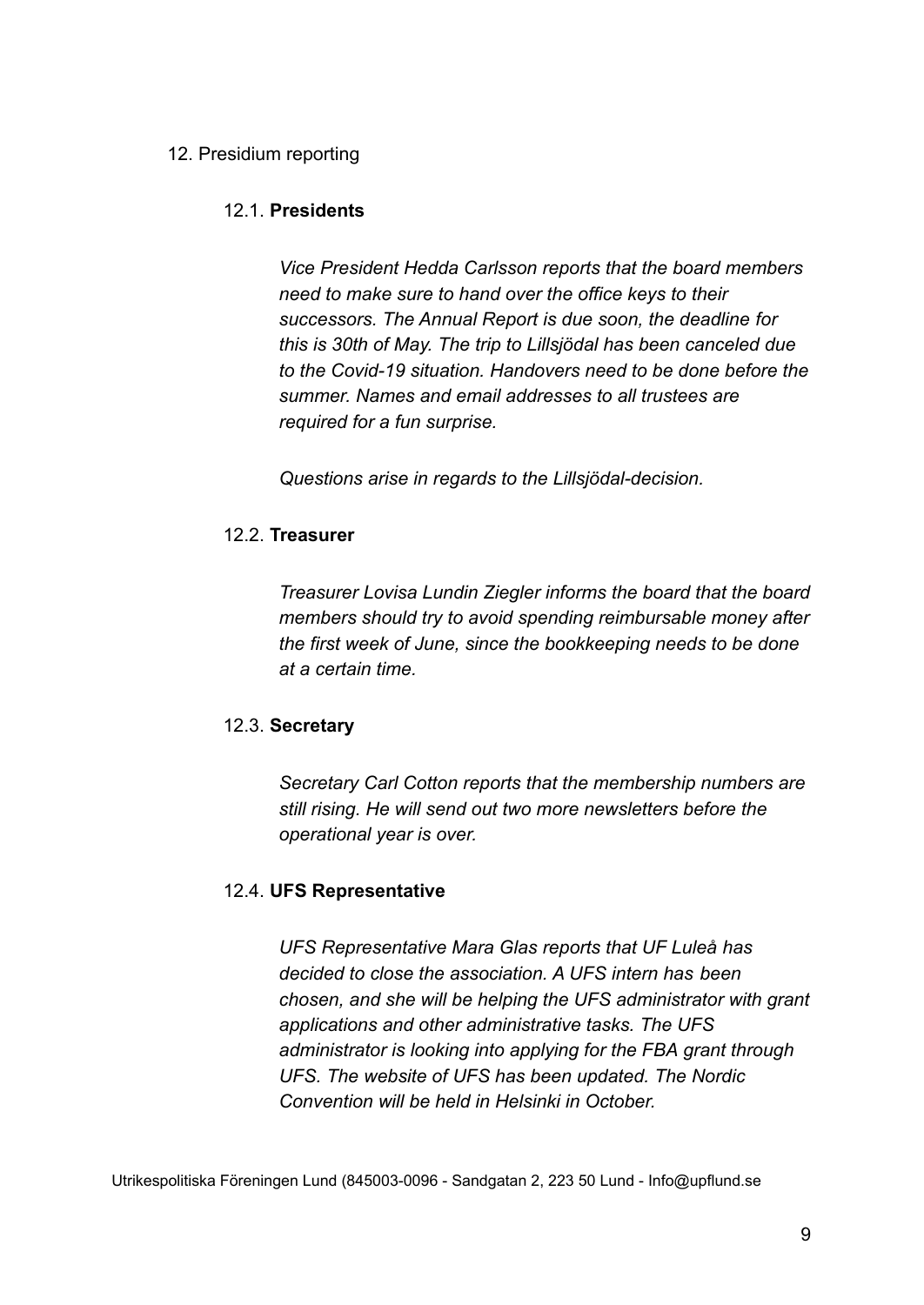*Questions arise in regards to the FBA grant application and the Nordic Convention.*

### 13. Committee reporting

### 13.1. **Activity**

*Head of Activity Henrietta Kulleborn reports that the treasure hunt was mainly dominated by the Pod&Radio committee. Preparations for the handover have begun.*

### 13.2. **Career**

*Head of Career Anna Mizser reports that the final events of the year have been held. Handover is being planned, and a kick out for the committee will be held in late May. A meeting in regards to a potential collaboration will be held.*

*A question arises in regards to the Prep Course.*

## 13.3. **Lecture**

*The Heads of Lecture share a video both illustrating the successes of the past year and giving shout-outs to their lecturers and members.*

## 13.4. **Magazine**

*Head of Magazine Victoria Becker reports that there is still one issue left to publish. The yearbook is still being planned.*

*A question in regards to the yearbook is posed.*

## 13.5. **Pod&Radio**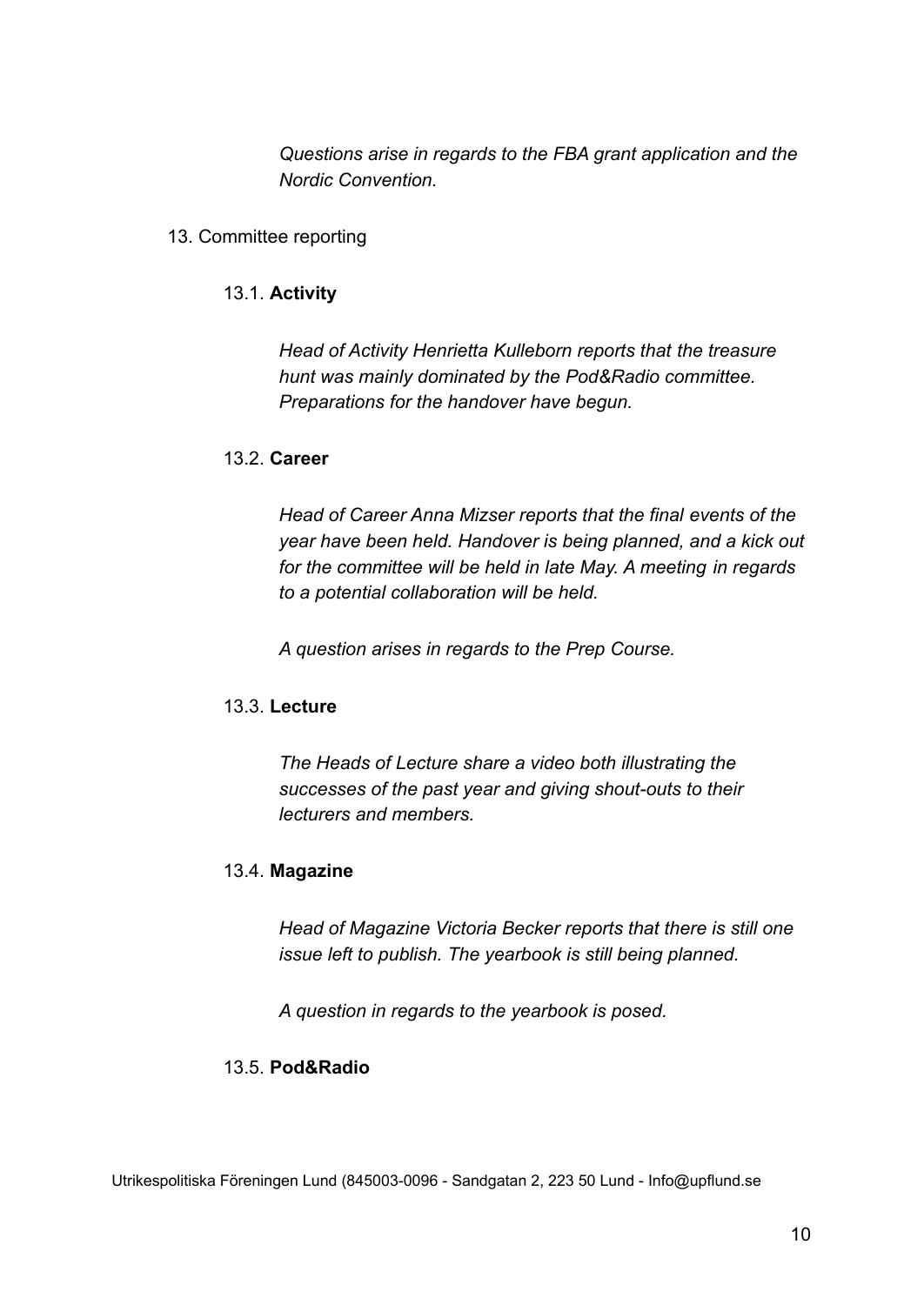*Head of Pod&Radio Clara Karlsson Schedvin reports that a new pod has been published, and speaks on the reached subscription goals when it comes to Spotify.*

## 13.6. **PR**

*Head of PR Roja Moser reports that she and her co-head are very proud of their committee members who have been elected to the upcoming board.*

## 13.7. **Travel**

*Head of Travel Thea Sandin reports that the travel podcast has been successfully released.*

## 13.8. **Webzine**

*Head of Webzine Daniel Bergdal reports that it is going very well and that at least one article per week will continue to be published during the upcoming weeks. He speaks on some of the statistics regarding the articles and the reached goals. Head of Webzine Kerime van Opijnen applauds the active members in the webzine committee.*

14. Other points

*There are no other points.*

15. Confirmation of next board meeting

*This is the last board meeting of the operational year.*

16. Meeting adjourned

*Chairperson Soha Kadhim declares the meeting adjourned at 20:41.*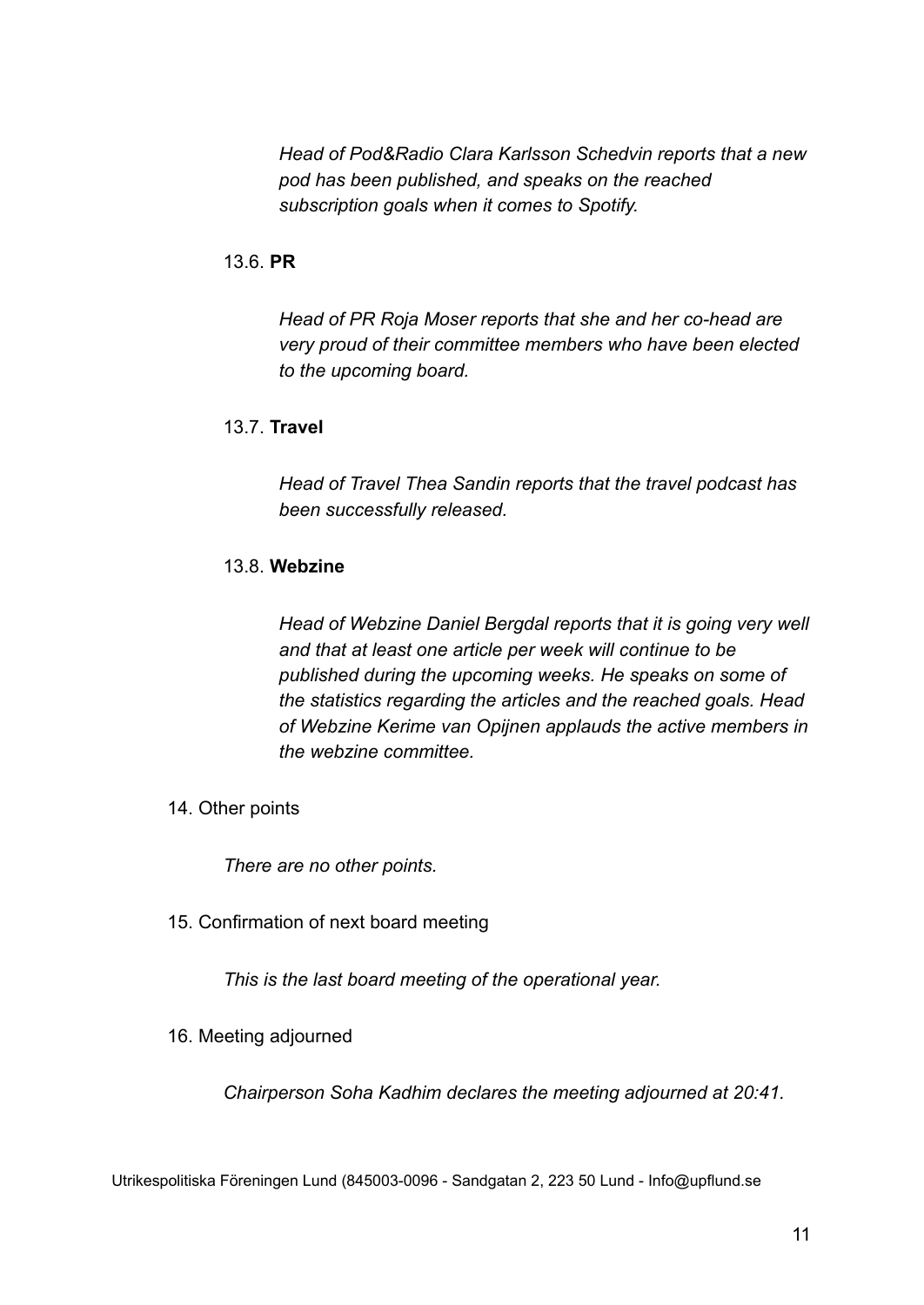Carl Cotton, Secretary

Soha Kadhim, Chair

Agnieszka Gryz, Attester

Mara Ches

Mara Glas, Attester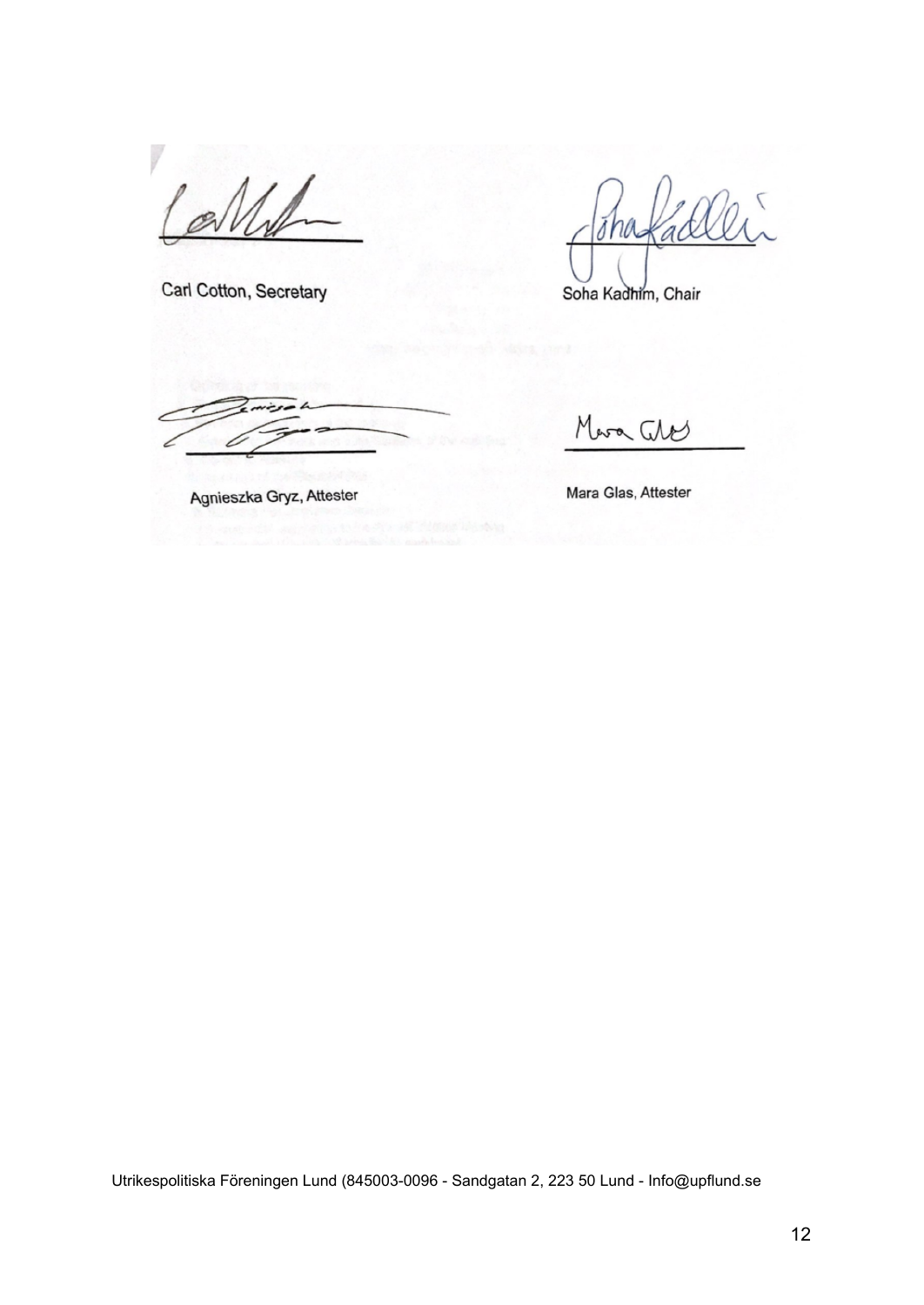#### Board Meeting 12 2021-05-2, 17:00-21:00 Online, Zoom The Board 20/21 Association of Foreign Affairs, Lund

- 1. Opening of the meeting
- 2. Election of Chair of the meeting
- 3. Election of Secretary of the meeting
- 4. Election of Attesters and Vote Counters of the meeting
- 5. Co-opted Persons
- 6. Approval of the Electoral Roll
- 7. Approval of the Agenda
- 8. Ratifying Per Capsulam Decision
- 8.1. Inspector suggestion to the Annual Election Meeting
- 9. Discussion Point(s): Information to next board
- 9.1.LUPEF collaboration
- 9.2. Board obligations
- 10.Decision Point: Investments
- 10.1. Adding to the 100th Jubilee (2035) Fund
- 10.2.Nameplates
- 11.Motions
- 11.1.Updating Stress Prevention Policy
- 11.2. Abolishing Senior Collegium Policy
- 11.3.Updating Environmental Policy
- 11.4.Updating Economic Policy
- 11.5.Updating Crisis and Risk Mitigation Policy
- 11.6.Updating the Discrimination and Sexual Harassment Policy
- 12. Presidium reporting
- 12.1. Presidents
- 12.2. Treasurer
- 12.3. Secretary
- 12.4. UFS Representative
- 13. Committee reporting
- 13.1. Activity
- 13.2. Career
- 13.3. Lecture
- 13.4. Magazine
- 13.5. Pod&Radio
- 13.6. PR
- 13.7. Travel
- 13.8. Webzine
- 14. Other points
- 15. Confirmation of next board meeting
- 16. Meeting adjourned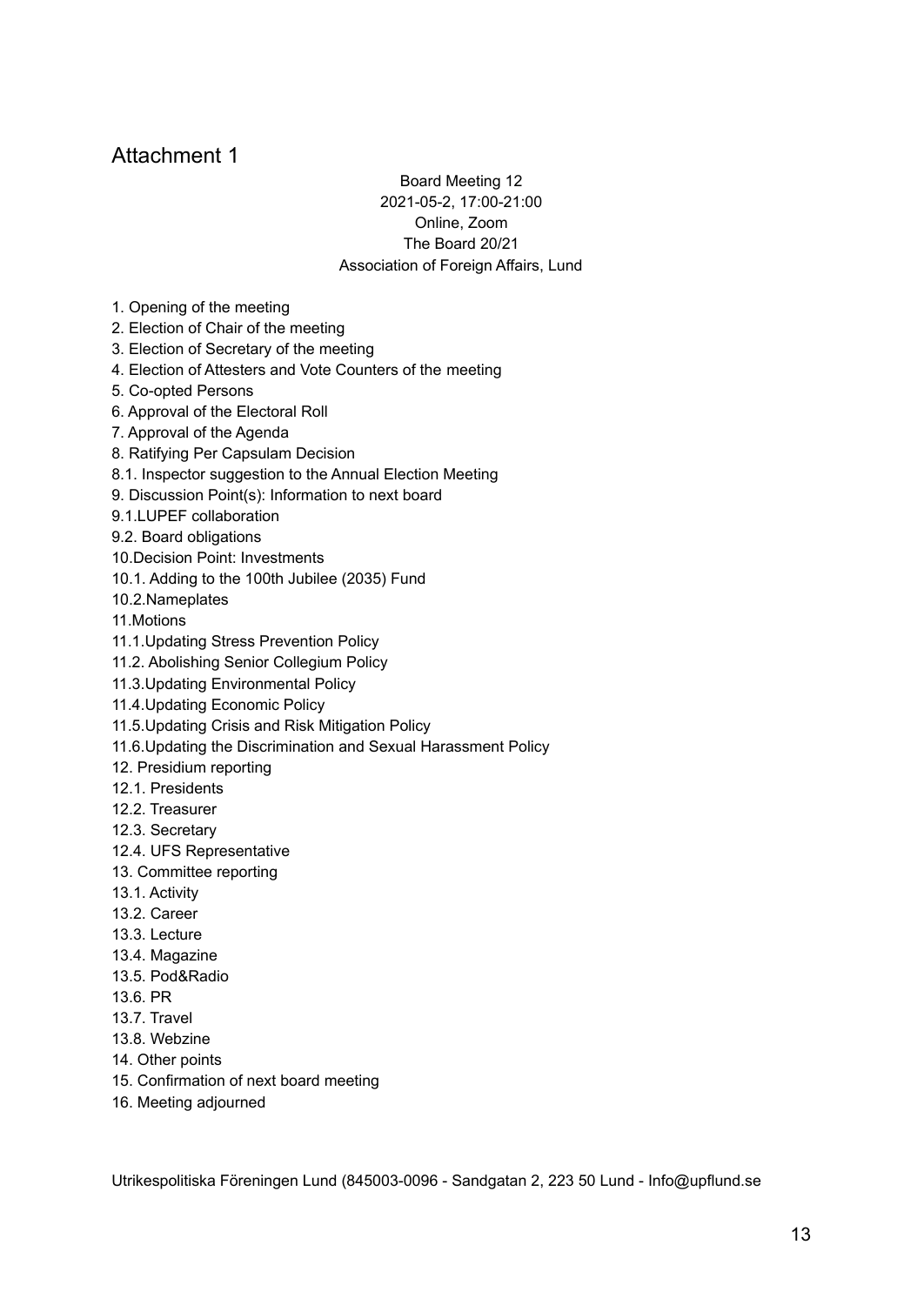### **Background**

According to the new Statutes that entered into effect on October 30th 2020, the board is responsible for proposing a suggestion of Inspector to the Annual Election Meeting. As this was realized quite late, a Per Capsulam Decision (PC Decision) was sent out to the Board so that the proposed candidate could be submitted as the Board's proposition for the Annual Election Meeting. The board were given a draft of a background information to who Rikard Bengtsson is and the reasons why the Presidium suggested him as a candidate as well as an attachment to the Rules and Regulations which states what the position would entail if the document gets approved without changes at the Election Meeting.

- The PC Decision took place between April 28th (07:00) and April 30th (11:00) through google forms.

- The proposal: I (Soha Kadhim) propose that the board decides to approve Rikard Bengtsson as the Board's suggestion for Inspector between 2021-2023 to the Annual Election Meeting

- The PC Decision resulted to passing by a majority vote.

o 20 votes in favor of the proposal and 2 abstained through not participating in the PC decision at all.

### Proposal I propose that the Board decides

To ratify the PC Decision regarding the UPF Inspector.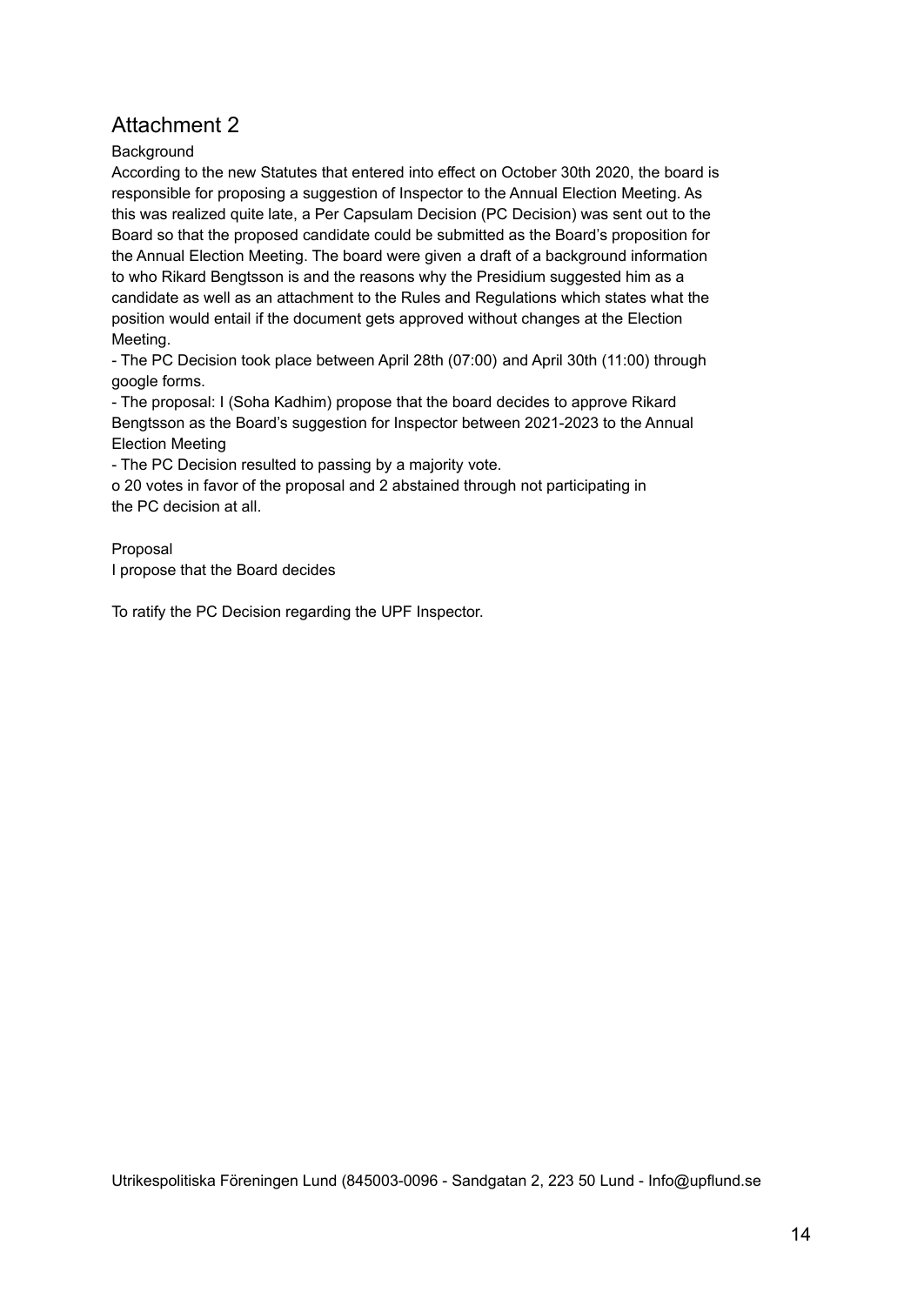#### **Henrietta**

I think it would be a great idea if the organization bought nameplates for the board that they can use for Get active events and student fairs. The reason behind this is that it takes some time for the board to get board sweaters and that they will get to get them when they finish their time on the board. By buying nameplates where only the organization's name and the name of the position are on it, we can keep the nameplates for several operational years. They should be kept in the office and if a board member losses them, they should pay for a new one.

After the research, I have done each plate would cost around 90 kr and for paying one for every position on the board this would be an investment of around 2500 kr.

#### Soha

On April 4th 2019 the board of 18/19 received a motion regarding a jubilee fund which passed. This fund is supposed to cover a jubilee event for when UPF turns 100 years in 2035. This motion passed with a majority. The amount they set aside is a little unknown at the moment but something I am looking into.

We are coming to an end and as this is our last board meeting, I thought it would be good to set a side an amount as well. Our last Board forgot to do this, and since we've had few expenses and a lot of income this operational year, my thought was that we double the amount to compensate for last year.

However, it is important to note that we cannot use grant money for this 'investment'. My suggestion is that we set an amount that we want to donate to the jubilee fund. This amount will be taken from UPFs own money and then use MUCF investment money to cover the cost that would've been covered by our own money.

I also suggest that the amount should be somewhere in between 8 000 - 10 000 SEK which covers both our operational year and last operational year. This is because we will have a big surplus from our operational year and, I believe it is a good investment to make sure that the jubilee fund will be funded properly to the extent where money wouldn't be an issue for any event the Board of 34/35 plus the Board of 35/36 wants to organize in the calendar year of 2035.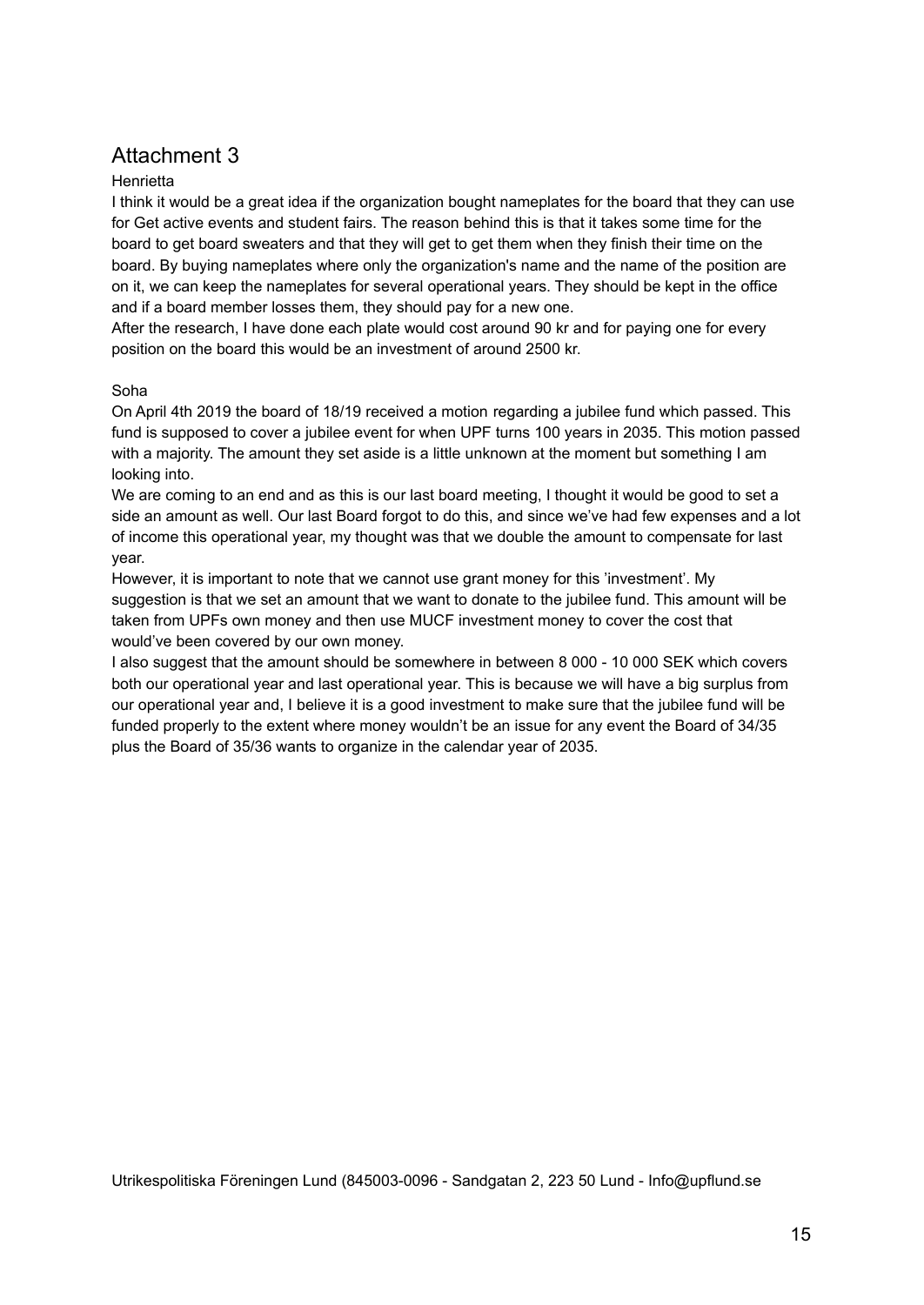Motion about Updating the Stress Prevention Policy **Background** The current policies are a bit outdated, suffer from weird formatting, and in need of being updated.

The Stress Prevention Policy has been extended and updated. New suggestions on how to deal with stress and measures that could be taken if deemed necessary.

Purpose

The purpose of this motion is to have policies that are updated, efficient, clear, and usable. Proposal

We propose that the board decides:

To adopt the updated Stress Prevention Policy

Carl Cotton, Hedda Carlsson, Miljaemilia Wala Secretary, Vice President, Head of Activity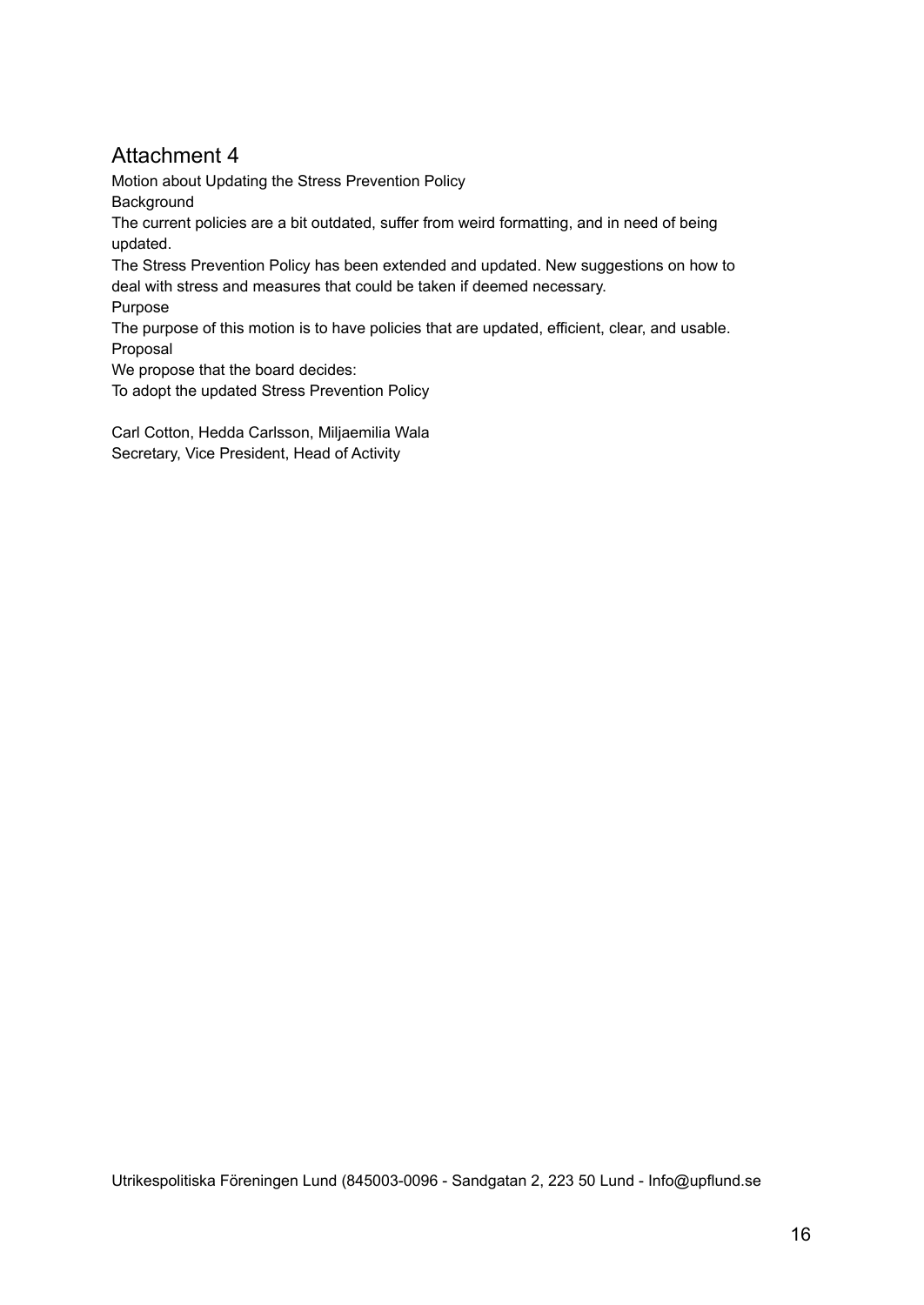### Attachment 4,1 Stress Prevention And Management Policy

As an old and established student association with several committees working actively to spread knowledge of and encourage debate on foreign affairs, it is highly important to ensure that the working environment within UPF Lund remains sustainable and healthy for its members. To achieve this, some guidelines on how to work with stress management are needed in order to avoid unsustainably unsustainably high stress levels among board members, trustees and active members.

#### Purpose

As a student association, those involved in UPF are students who have to balance with their studies as well as with their responsibilities in UPF. For many, this may cause high levels of stress. It is thus important that there are clear guidelines that specify the expected workload of the active members of our association as well as measures that are actively taken to prevent stress levels to rise too high. This policy document provides guidelines and measures on how to address and manage stress levels in a preventative manner as well as how to handle situations, such as burnouts, in case those would occur. These guidelines and measures are to be clearly informed to the board, trustees and active members of UPF and furthermore, those involved are then expected to follow and respect these.

#### 1. Pre-emptive steps on stress management

This section provides measures that should be followed at all times in order to work preventatively. Thus, these continuous measures are the most important steps in our aspiration to create a sustainable working environment.

1.1 Working hours

The working hours of the association are from 7AM to 8 PM Monday through Friday, and 10AM to 6 PM on Sundays. Saturdays are a UPF free day. These working hours are to be respected when it comes to communication or spreading of information. In case a special situation occurs, exceptions can be made if deemed necessary. The presidency shall inform the board of these working hours in the beginning of each operational year after which the heads of each committee respectively have the responsibility of providing this information to the active members in their committees.

#### 1.2 Communication channels

Work life and private life shall be actively attempted to separate. Each board position and a trustee has their own UPF email account which shall be used for work related emailing and communication. Other work related communication is to be done via Slack.

#### 1.3 Stress prevention events

At least one event that focuses primarily on stress management and prevention should be arranged every year. These events could potentially be workshops, activities or seminars. The main focus should be to provide the board, trustees and active members valuable tools and information to handle and address their stress levels. The responsibility of organizing the event falls on the Presidency.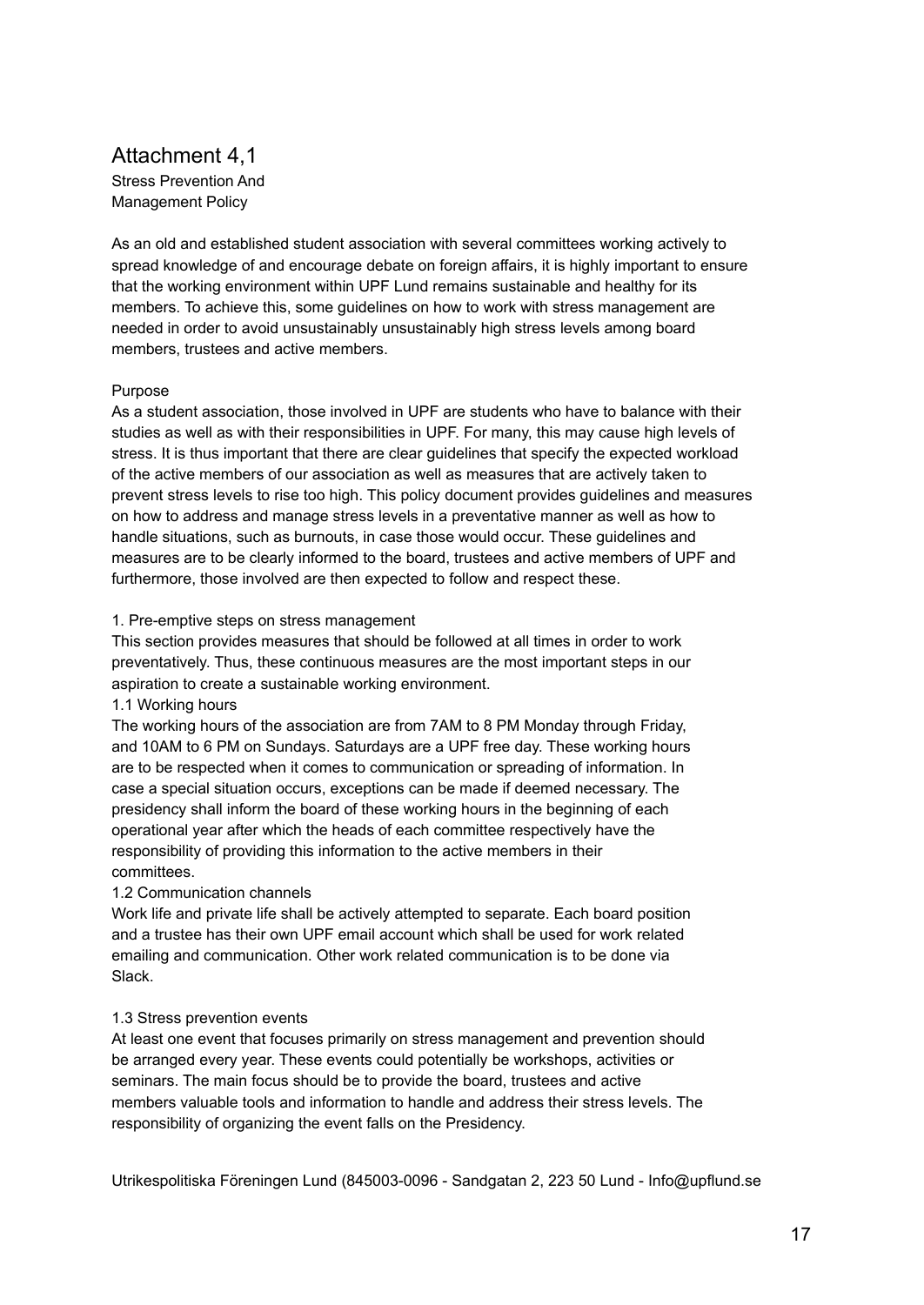#### 1.4 The Presidency and the Board

1.4.1 The Presidency shall take active measures to ensure an open, pleasant and accepting working environment for the board members. The committee heads are likewise expected to do the same for their respective committees.

1.4.2 The presidency shall aim at keeping an on-going discussion about stress levels within the board. For instance, the Presidency could inquire anonymously about stress levels at the beginning of board meetings or via questionnaires in for example google forms.

1.4.3 The Presidency is to carry out individual talks with the board members in the beginning and in the middle of the operational year. This is to be done in order to ensure that the stress levels amongst the board members are not too high. If any board member shows the need to restructure their UPF-work because of high stress levels, the Presidency is to provide suggestions on how to proceed.

1.4.4 The communication and checkups in relation to stress management between the presidency and the board should not be limited to the individual talks twice a year but aimed to be continuous.

1.5 Committee heads

It is the committee heads responsibility to secure a sustainable working environment in the committees. When it comes to stress, the committee heads shall aim at providing an open, pleasant and accepting working environment within the committee. A dialogue with the active members in the committee with regards to matters of stress is highly encouraged. If an active member in a committee is showing signs of unsustainable stress levels, this concern should be brought up with the individual and solutions discussed.

2. Handling possible situations of unsustainably high stress levels

2.1 If someone brings up that they themselves experience too high stress levels 2.1.1 One or both of the presidents discuss with the individual which measures could be taken in order to reduce UPF-related stress. This should be done in accordance with potential co-heads. This could include but is not limited to:

- Take a break for a certain amount of time
- Decrease the workload of the committee
- Elect a trustee or a deputy head to decrease the workload
- Resign completely
- Advice the individual to get professional help

2.1.2 The Presidents check in with potential co-heads to evaluate how these measures are affecting their work.

2.1.3 The Presidents check in with the individual experiencing the stress, and reevaluate the situation continuously.

2.2 If a committee head experiences high stress levels because of a co-head not fulfilling their responsibilities:

2.2.1 This is to be brought up with the presidents, who then should discuss this with the co-head and find a sustainable solution for both heads.

2.2.2 If the co-head is not fulfilling their responsibilities due to high stress levels, the measures above should be applied.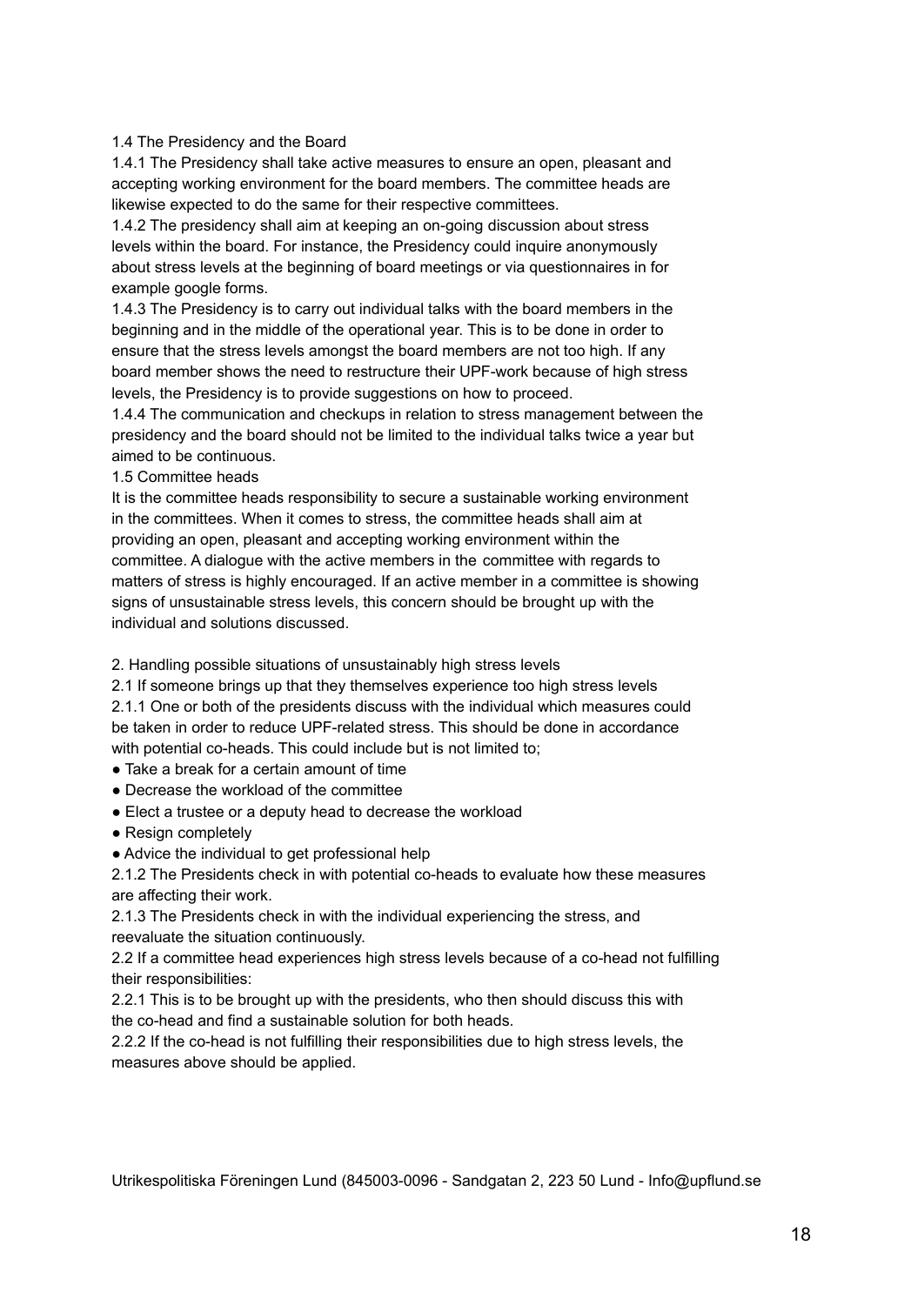Motion about Abolishing the Senior Collegium Policy

**Background** 

The Senior Collegium Policy holds no function anymore, due to the statutes being very clear on what the Senior Collegium is, and how it should be treated.

Purpose

The purpose of this motion is to have policies that are updated, efficient, clear, and usable. Proposal

We propose that the board decides:

To abolish the Senior Collegium Policy

Carl Cotton, Hedda Carlsson, Miljaemilia Wala Secretary, Vice President, Head of Activity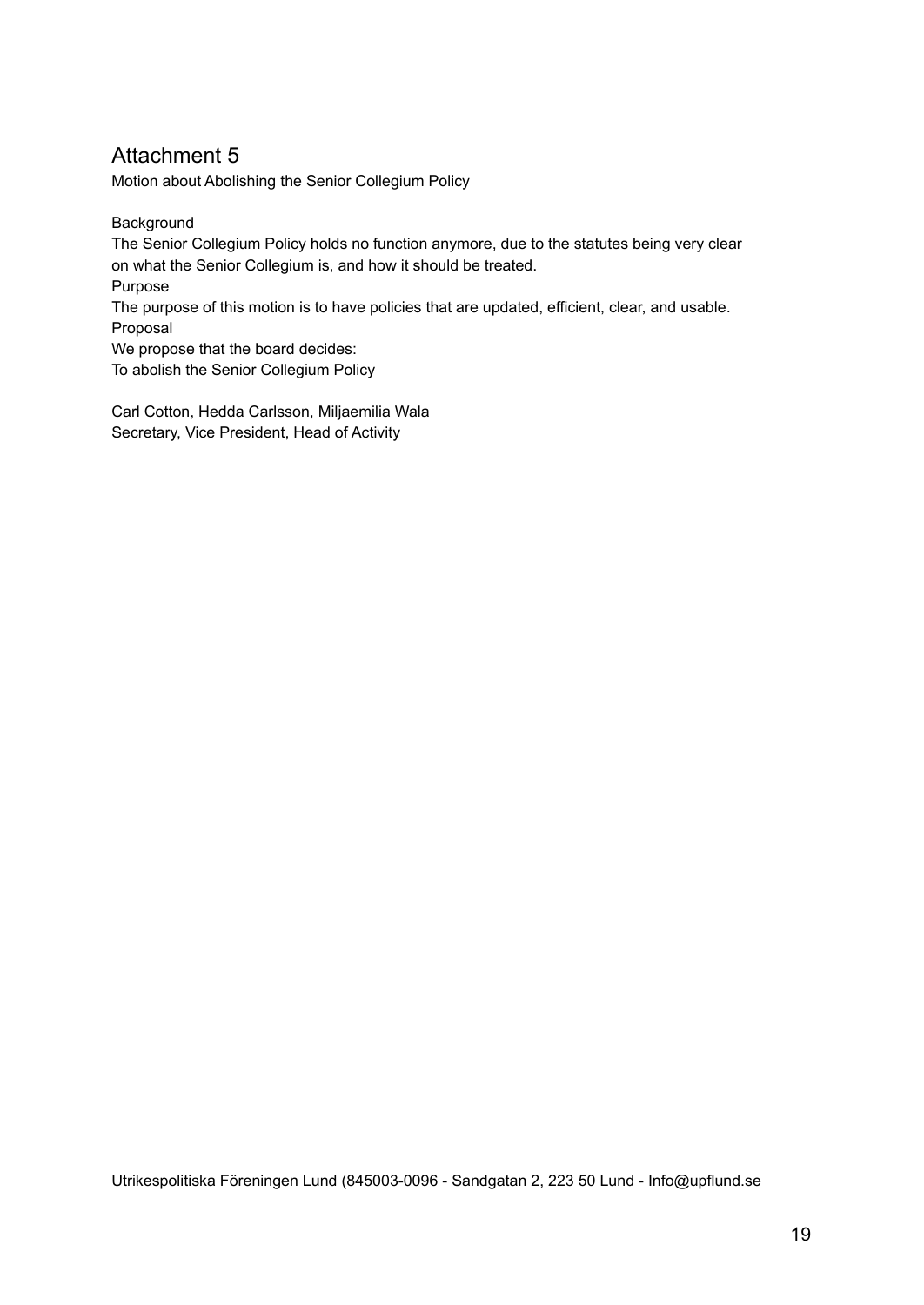Motion about Updating the Environmental Policy

**Background** 

The current policies are a bit outdated, suffer from weird formatting, and in need of being updated.

The Environmental Policy was very long, with committee specific pledges to accomplish different things throughout the year.

Purpose

The purpose of this motion is to have policies that are updated, efficient, clear, and usable. Proposal

We propose that the board decides:

To adopt the updated Environmental Policy

Carl Cotton, Hedda Carlsson, Miljaemilia Wala Secretary, Vice President, Head of Activity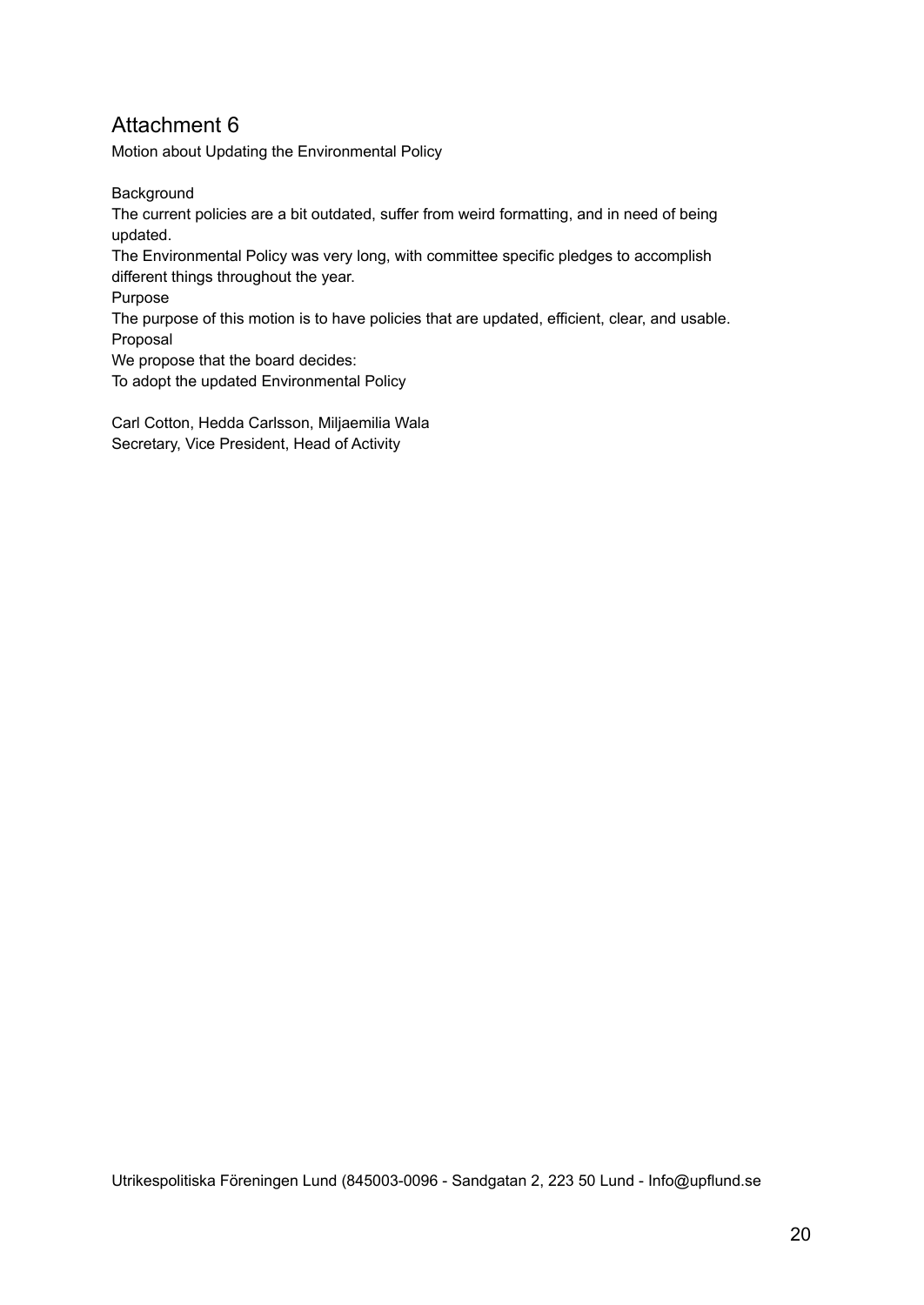## Attachment 6,1

## ENVIRONMENTAL POLICY

UPF recognises the need for long term sustainable engagement. Therefore, our vision is minimal environmental impact. We hope to achieve this by always choosing the sustainable option when it comes to transportation, accommodation, eating and purchasing. At the same time, we make sure to minimize waste by being resource efficient, minimizing usage of disposable items and recycling. Lastly we want environmental challenges and climate change to be considered obvious topics within foreign affairs, and work towards this by covering related topics.

#### Purpose

As an Association of Foreign Affairs UPF recognizes the environmental challenge the world faces. Our aim is to play a part in minimizing the tremendous consequences further global warming would imply. Therefore, UPF is ready to take responsibility in caring for our planet. As a polluter we are not very large, but since every contribution matters we commit to minimizing our environmental impact on a local and global level as much as possible. Furthermore, the environment, and especially climate change, is a highly relevant issue within foreign affairs and as a forum for debate we recognize our responsibility to cover environment-related topics to spread knowledge and discussion on the topic.

#### 1. General Guidelines

1.1 According to Swedish law all businesses and organizations are obliged to accumulate the knowledge needed to protect the environment against any hurt or inconvenience caused by them. Due to this UPF aims to understand the consequences of its actions. In all our operations we aim to minimize our environmental impact. This includes reducing our waste by avoiding disposable items and recycling.

1.2 Furthermore, we aim to use as much carbon neutral transportation as possible for ourselves and externally invited people. We treat the local nature with care and respect when at home or away.

1.3 We recognize the importance of treating climate change as a serious issue within foreign affairs.

1.4 The committee heads of every committee should always be mindful of how their specific activities affect the environment, and work continuously to minimize this impact.

## 2. The office

UPF aspires to have an office furnished with sustainable materials and decorations. The office should also be used in such a way that no unnecessary harm to the environment is done. Waste should be avoided and any inevitable waste should be recycled. This is to be achieved through the following measures:

2.1 We turn off lights, computers and other electrical objects when we are not using them.

2.2 We keep the heating at minimum levels and try to influence AF-borgen to choose electricity that is environmentally marked.

2.3 We recycle our waste.

2.4 We use porcelain mugs, glasses etc instead of disposable items.

2.5 We aim for sustainability, e.g. environmental and social when buying FIKA

e.g. coffee, tea, cookies and fruit. For example, Fair Trade.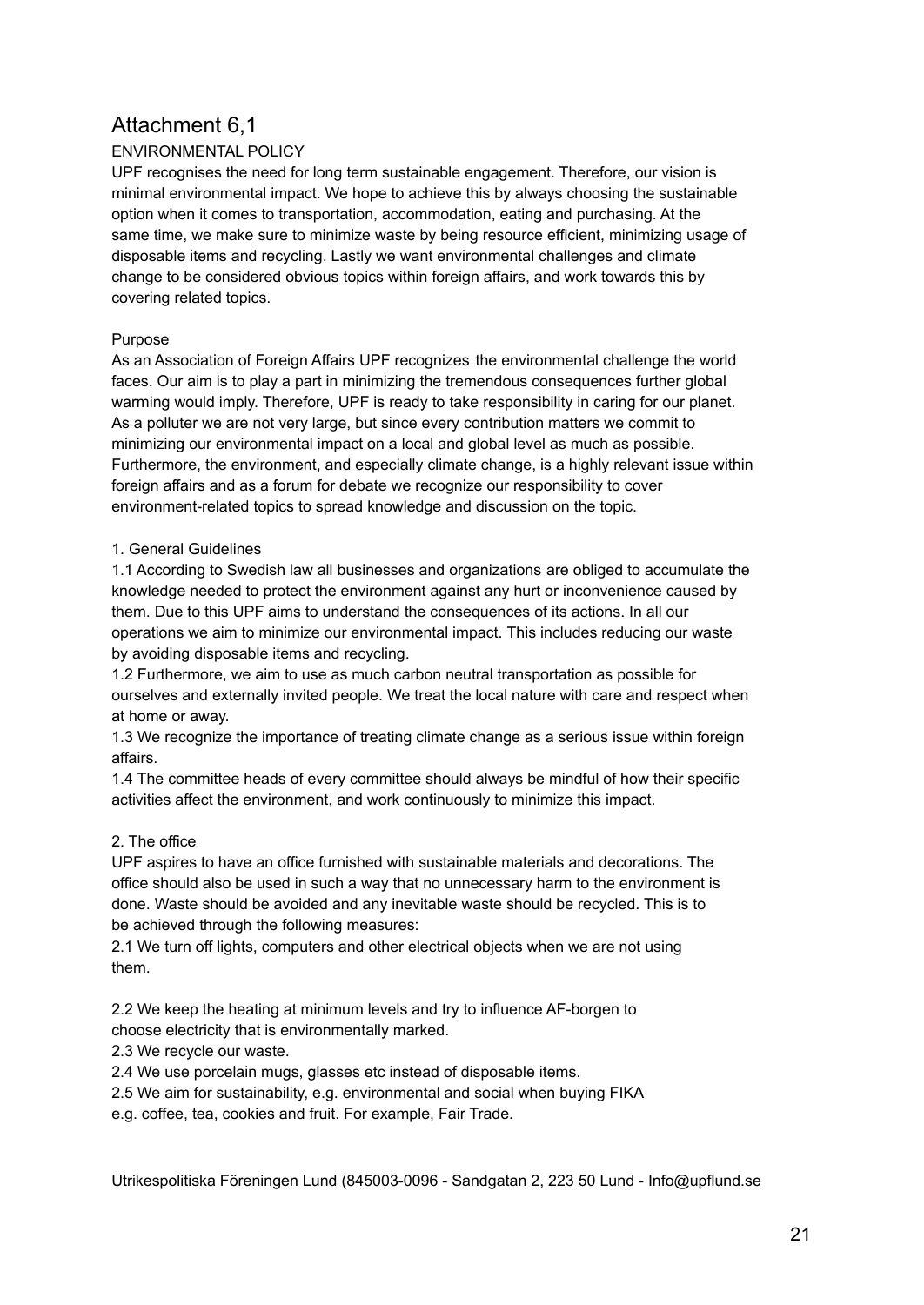2.6 Any new purchases to the office is done with a sustainability aspect in mind.

2.7 We use utilities that are in the office carefully.

#### 3. UPF events

UPF recognises the potentially vast impact events could have on the environment, and tries to minimise this impact to the furthest extent possible.

This is to be achieved through the following measures:

3.1 We make every day actions that contribute to reducing our environmental impact such as turning off lights and electronics when we leave a room and remove chargers from outlets when not charging.

3.2 We recycle at our events and therefore choose event locations where this is possible. For example, during the Kick-off we tend to choose Studentgården in Skanör as the venue.

3.3 We do not print agendas or other documents if this is not considered the more environmentally friendly option. Instead we use social media to market our events. 3.4 The food cooked and/or served during an UPF event is preferably vegetarian and organic.

3.5 When traveling within Sweden UPF always takes the train, if travelling by other means of transportation climate compensation is conducted.

#### 4. Annually Updated Visions and Goals

UPF as an organization changes from year to year, therefore this environmental policy is supposed to do the same. The Purpose and the General Guidelines are written with continuity and coherence in mind, whereas the Annually Updated Goals and Visions are supposed to reflect the current board's take on combating climate change. This will hopefully result in a policy withstanding time, with continuous updates to reflect contemporary takes on the issue.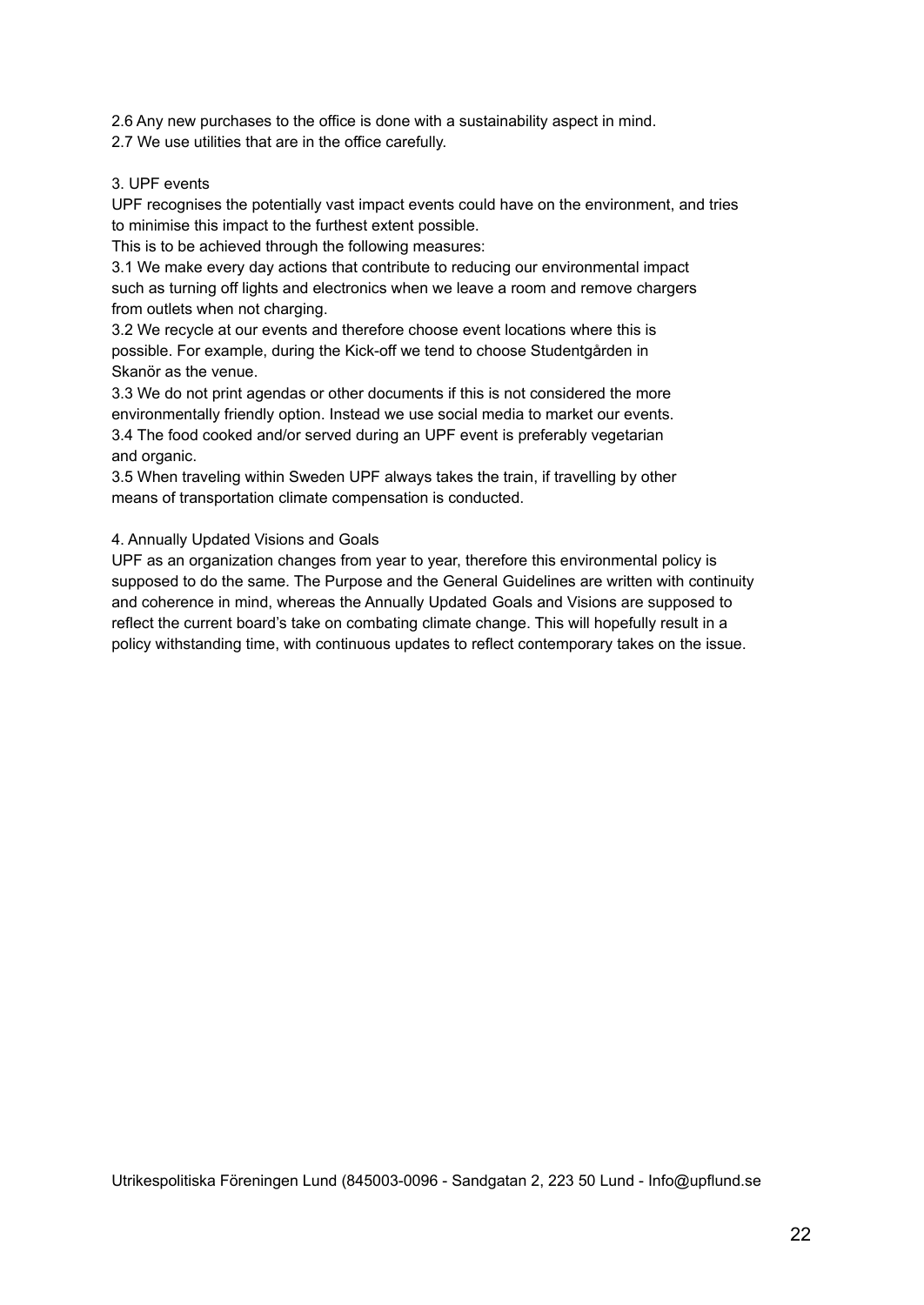Motion about Updating the Economic Policy

**Background** 

The current policies are a bit outdated, suffer from weird formatting, and in need of being updated.

The Economic Policy has been restructured and we have added more detailed information on reimbursement.

Purpose

The purpose of this motion is to have policies that are updated, efficient, clear, and usable. Proposal

We propose that the board decides:

To adopt the updated Economic Policy

Carl Cotton, Hedda Carlsson, Miljaemilia Wala Secretary, Vice President, Head of Activity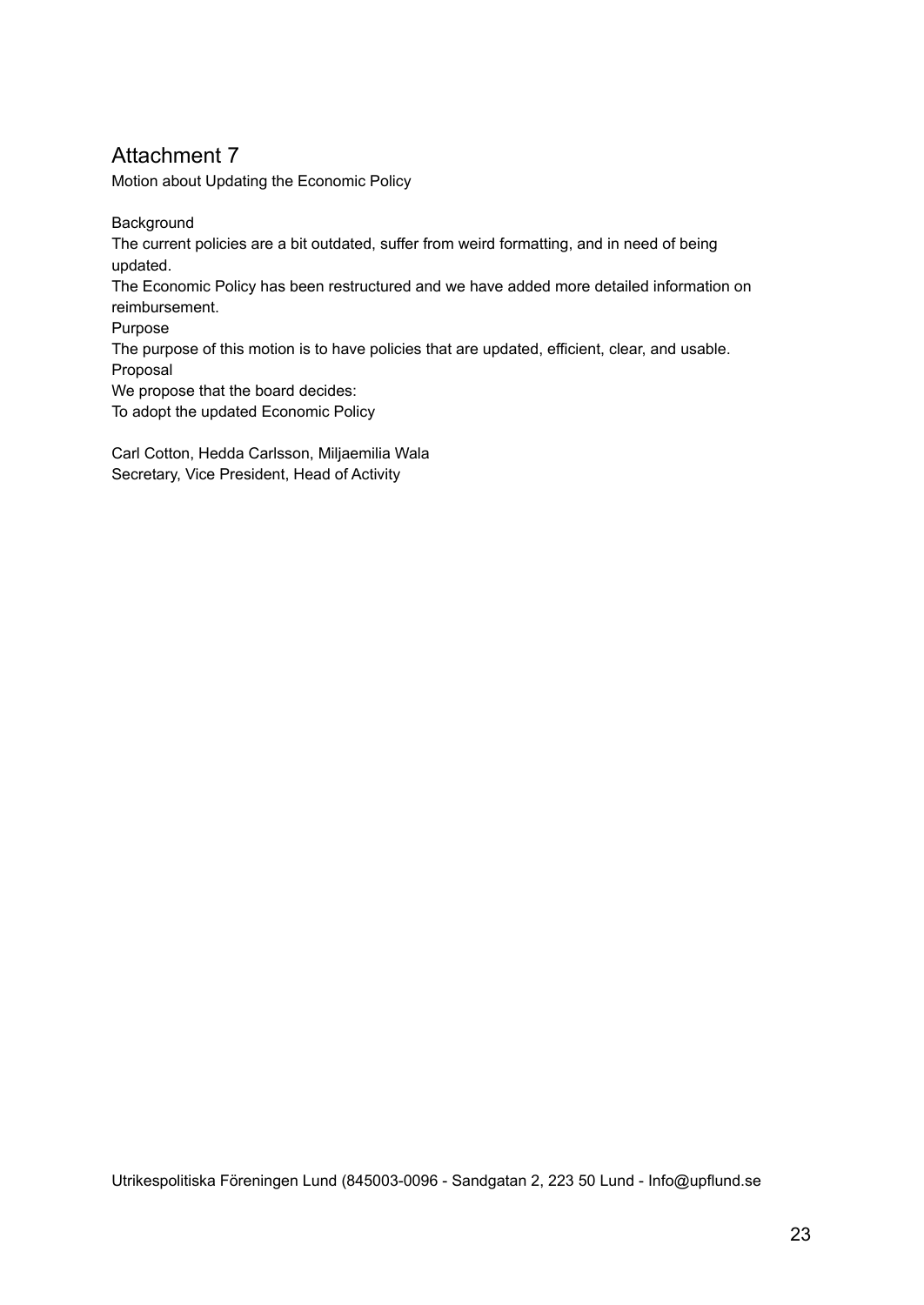## Attachment 7,1

Economic Policy

The Association of Foreign Affairs in Lund (UPF) recognizes that economic awareness is essential for the long-term survival of the organization. It is also convinced of the need for consistency in economic routines. Such consistency has a democratic function, in ensuring that funds are spent according to certain formal procedures. Besides, a clear framework for spending can help maintain the general objective that resources are always spent with the best interest of the organization in mind. This policy establishes general procedures for the economic management of the Association of Foreign Affairs in Lund (UPF).

#### Purpose

The purpose of these guidelines is to provide a clear framework to support all decision making related to spending within the Association of Foreign Affairs. This policy is centered around four general principles, which should characterise the financial philosophy of UPF. Firstly, assets should be spent with the long-term survival of the organization in mind. Secondly, the economic management of the organization should aim for consistency in terms of routines and procedures. Thirdly, expenses should be made with value for money as well as the best interest of the organization in mind. Lastly, sustainability should be considered throughout all economic activities of the association.

#### 1. Regulation

1.1 All spending of UPF's assets should be made with the following principles in mind:

- The long-term survival of the organization
- Consistency in economic procedures
- The best interest of the organization and its members. An expense should not be

made if that interest is better served by spending the money elsewhere

• Sustainability

1.2 Committees independently manage their partial budgets. In doing so, the committees are responsible for abiding by the Economic Policy

1.3 The Presidents and the Treasurer manage the shared expenses. In doing so, the Presidents and the Treasurer are responsible for abiding by the Economic Policy.

#### 2. Expenses

2.1 Any expense exceeding the amount of 3 000 SEK must be proposed as a motion and approved by the board at a board meeting.

2.1.1 Expenses which are covered by a committee budget, regular in character, and

naturally connected to the core function of that committee are considered exempt.

2.1.2 Shared expenses which are regular in character are considered exempt.

2.2 By decision of the board, project groups or committees can be granted the mandate to spend a certain allocation of money without following the procedures in point 2.1. Instead, the spending should be tied to a specific aim or purpose stated as the mandate is given. 2.2.1 This mandate and the exact allocated amount must be specifically addressed at a board meeting and approved through a formal decision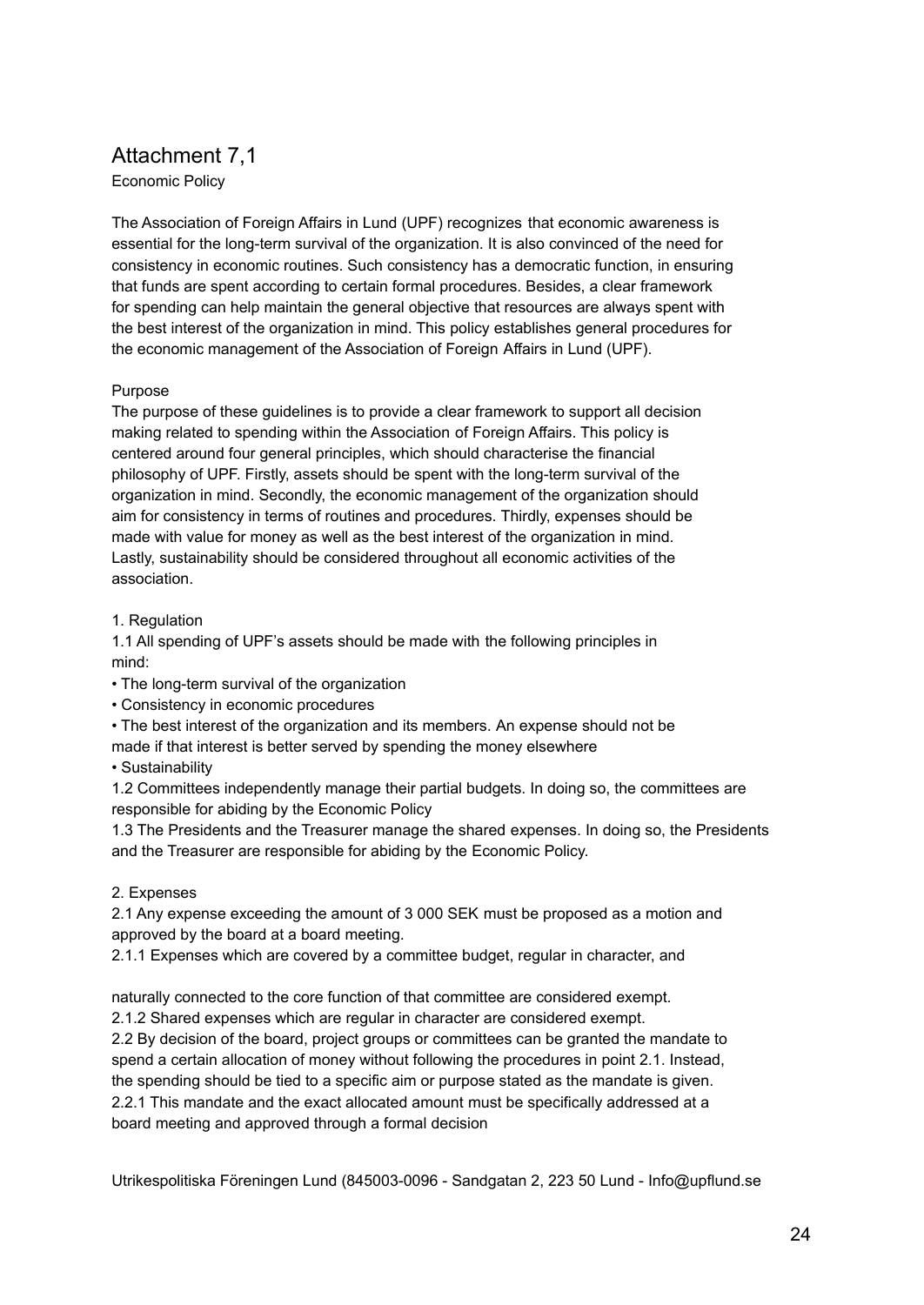#### 3. Reimbursement

3.1 Reimbursements of expenses are not guaranteed if an expense has not been made in accordance with the Economic Policy.

3.2 If an expense is made outside of the appointed budget, or against the economic policy, these steps are to be followed:

3.2.1 The involved people provides an explanation of the situation to the Treasurer and the Presidents

3.2.2 The Treasurer and the Presidents evaluate the situation together

3.2.3 A suggested measure is presented to the board, which votes on the matter

3.3 Reimbursements are to be processed within 4 weeks as long as all the necessary information is provided. Exceptions can be made due to unforeseen circumstances.

#### 4. Firm signatories

4.1 At the beginning of each operational year, at least one of the individual signatories should get a business card. The card(s) shall be used to help the board members in terms of paying on behalf of the association.

4.2 When there is one or more business card(s) in the association, the board should elect a financial attester outside of the presidium but within the board that will, once a month attest the receipts from the business card(s) in conjunction with the monthly accounting. 4.3 The President and the Treasurer cannot attest their own receipts, but temporarily act as financial attester in case (1) the board has not yet elected a financial attester, (2) if attesting

the receipts is urgent and the elected financial attester isn't available to attest within 2 working days.

#### 5. Other regulations

5.1 When cash boxes are used for events, the heads of the organizing committee are responsible for them. A committee member or board member must be guarding them at all times.

5.2 All committee heads are responsible for making sure that they know which parts of their committee budget is tied to specific grants, and what this entails. The Treasurer is responsible for providing this information and assisting the committees in issues regarding this that might occur.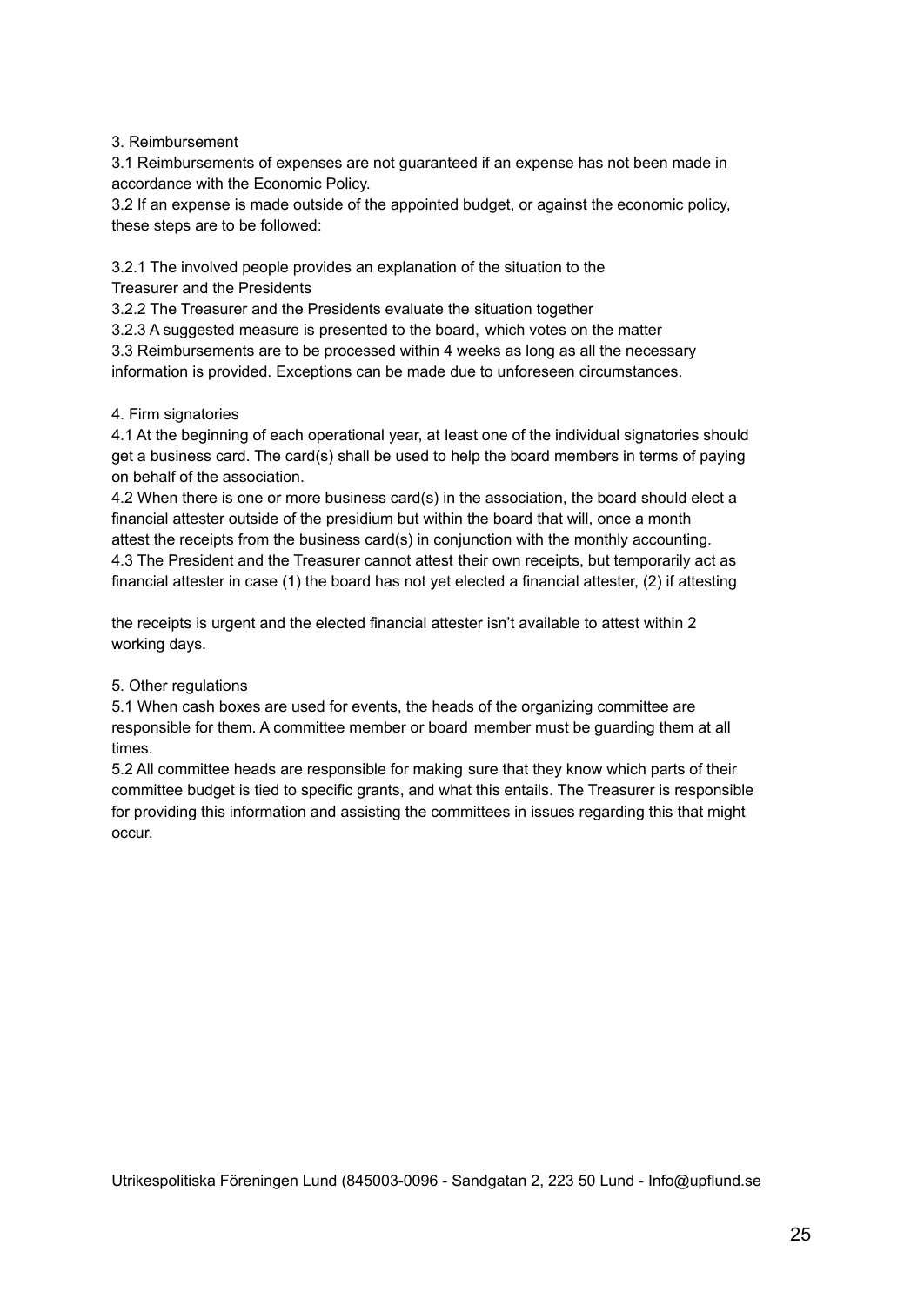Motion about Updating the Crisis and Risk Mitigation Policy **Background** The current policies are a bit outdated, suffer from weird formatting, and in need of being updated.

The Crisis and Risk Mitigation Policy has been restructured and updated. With less responsibility on the crisis group.

Purpose

The purpose of this motion is to have policies that are updated, efficient, clear, and usable. Proposal

We propose that the board decides:

To adopt the updated Crisis and Risk Mitigation Policy

Carl Cotton, Hedda Carlsson, Miljaemilia Wala Secretary, Vice President, Head of Activity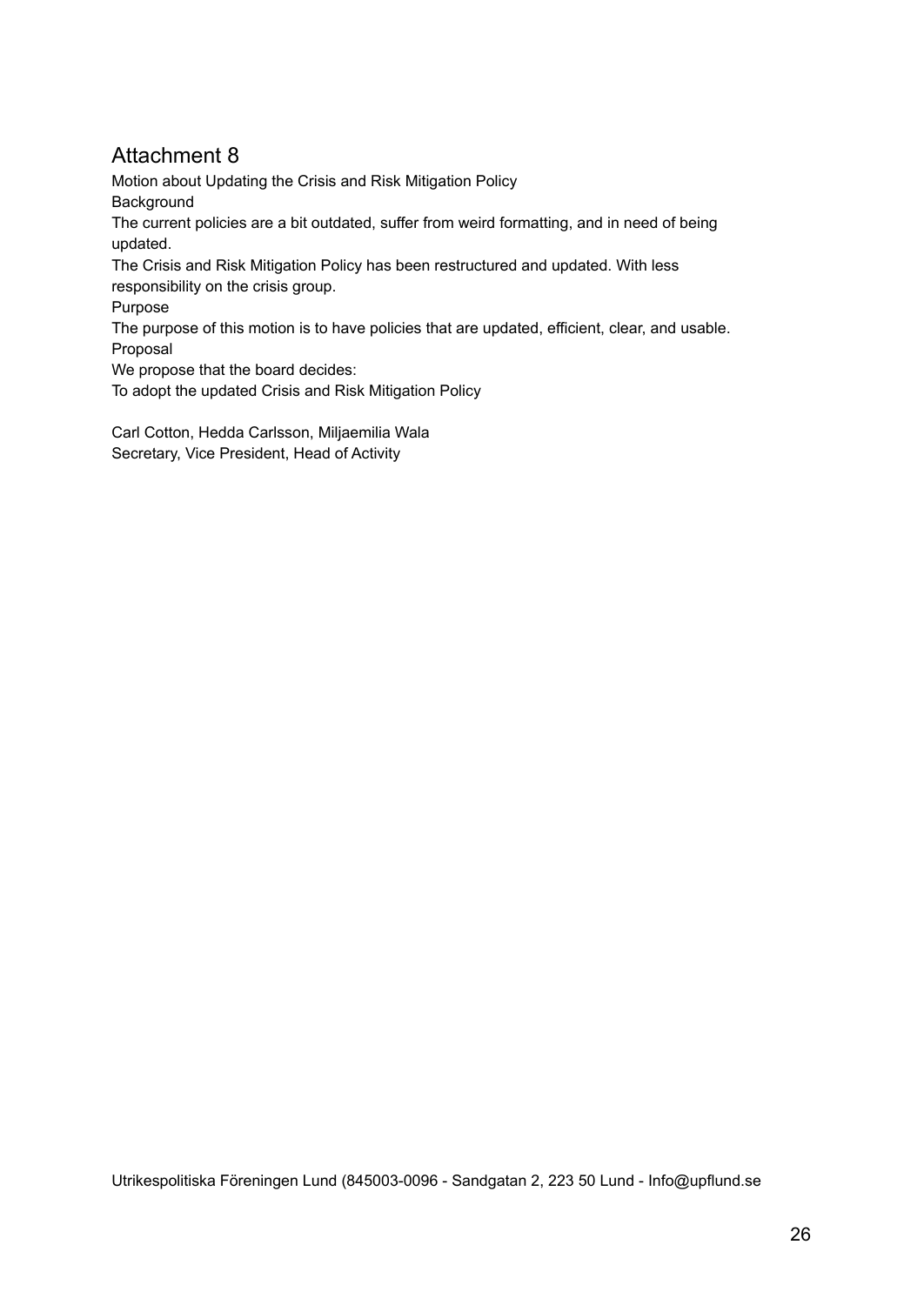## Attachment 8,1

#### Crisis and Risk Mitigation Policy

UPF aspires to be an organization that seeks to continuously develop and improve administrative and user responsibilities among the board and its members. We hope to achieve this by creating a guideline concerning security and safety measures for the association's operations. With this policy we ensure that UPF has standard protocols and procedures in place that enable the organization to

facilitate handling any eventualities.

#### Purpose

UPF recognizes the need for and its responsibility for creating a crisis and risk mitigation policy in order to address and handle crises. The purpose of this crisis and risk mitigation policy is to provide guidelines, standard protocols and procedures for UPF members and the board in reference to the above. The aim is that this crisis and risk mitigation policy will work as a precautionary guideline that helps the board to navigate and act preemptively during as well as after any eventualities that might breach the policy, laws, rules or UPF's directives.

#### 1. Guidelines

#### 1.1 General guidelines

UPF recognizes a crisis as a sudden, unplanned event or disturbance which may cause instability to the association's operations. Therefore, UPF provides the board with a policy that addresses their responsibilities and codes of conduct in case of a crisis. This includes providing a framework of standard procedures some of which are generic (point 3), but also context-based (point 4) that concern the organization as a whole. Furthermore, our aim is that this will give clarity to the board and members about how we aspire to operate as an organization and facilitate how we proceed and operate during our activities. Lastly, the association should strive to use the crisis and risk mitigation policy when deemed necessary.

1.2 Cases where the policy is inadequate

The association recognizes that in cases of emergencies the authorities should be contacted immediately. The Crisis Group does not have a responsibility to handle the emergency. In the unlikely event that this would happen, the authorities must be contacted immediately, and the association and its members should adhere to their instructions. Communication and management regarding the crisis is still to be handled by the Crisis Group after the immediate emergency is over.

#### 1.3 Creating a crisis group

1.3.1 In order to make the policy work, a crisis group (CG) needs to be created and defined by the start of each operational year or in the need of replacing a member. The group should consist of 2-3 people from the board, and one of the presidents should be part of this group. The members of the group should be elected by the board, with the exception of the presidents, where they internally should decide.

1.3.2 During the operations, the CG should always have transparency towards the board, and UPF members, in mind. The CG can be exempt from this if the situation requires discretion.

#### 1.4 Definition of crisis

This policy makes a distinction between direct and indirect crisis.

1.4.1 Direct Crisis

Direct crises are situations that occurred during UPF operations either created by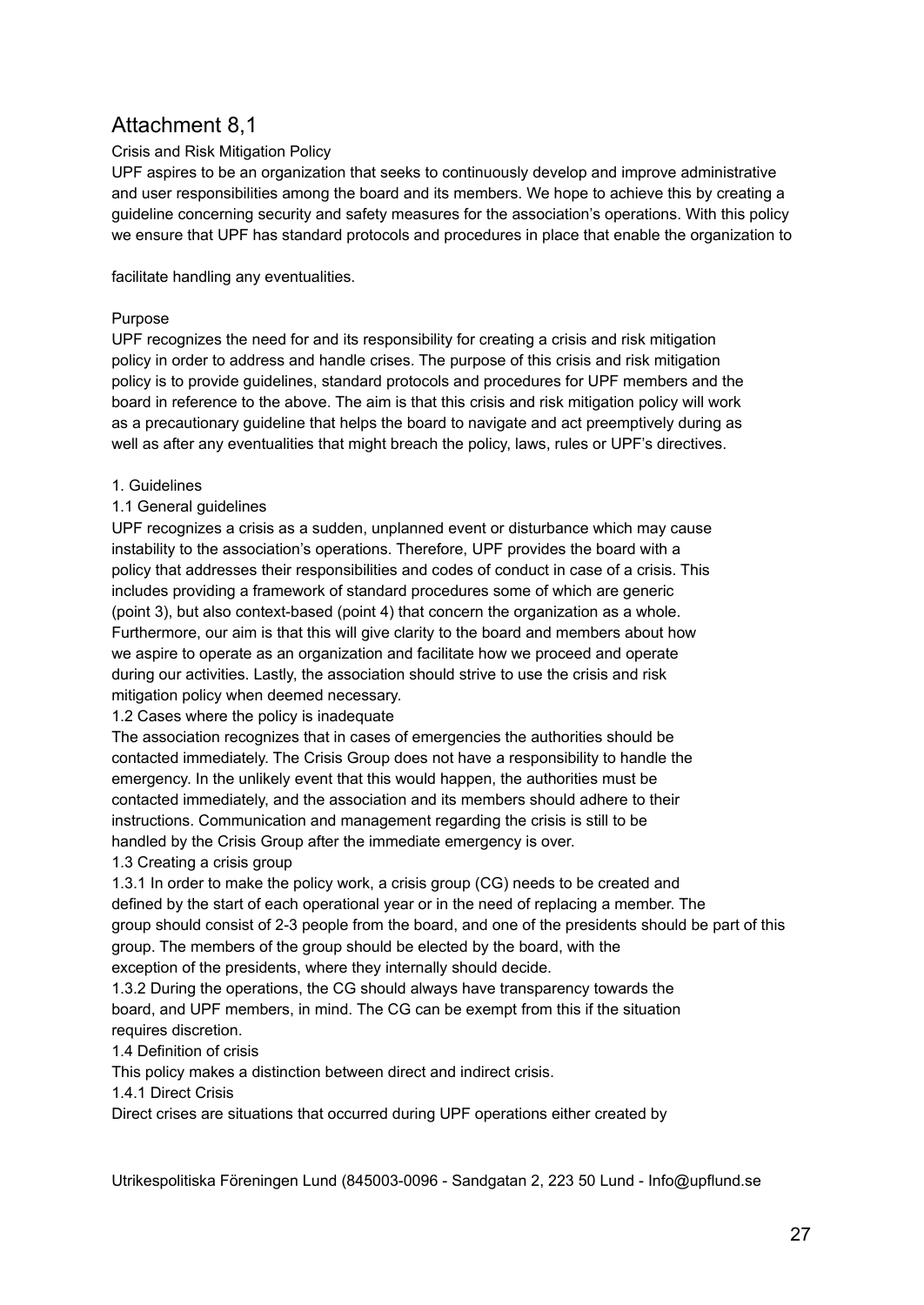members of UPF or affecting members of UPF. This includes but is not limited to:

- Crime, theft and robbery
- Illness, accidents and in case of death

- Publication and media crisis; A situation that can have a negative effect on UPF's reputation.

- IT security crisis; If social media platforms linked to the association or website have been hacked, or personal information of UPF members has been leaked. - Sexual Harassment & Discrimination; Definitions for Sexual harassment and discrimination can be found in respective policies, Sexual Harassment Policy and Discrimination and Equal Treatment Policy. In cases where this occurs, the Sexual Harassment & Discrimination policy takes predisposition.

#### 1.4.2 Indirect Crisis

Indirect crises are situations that occurred during the operations of the association but are were not caused by members of UPF but affect the operations of the association. This includes but is not limited to:

- Environmental catastrophes
- Pandemics & epidemics; Definition from WHO.
- 2. Pre-emptive steps

2.1 Emergency information and supply kit

2.1.1 At the beginning of each operational year, before the operations properly start, the CG must inform the board of where supplies are stored and do a run-through of

emergency exits and where the designated meet up spot is in case of emergency are located. If a CG has not been elected yet, this responsibility falls on the President. 2.1.2 The UPF office should always have an emergency supply kit ready. This emergency supply kit must include:

- First aid kit
- Flashlight
- Battery run radio
- Batteries
- Fire extinguisher
- Map of emergency exits on the wall

#### 2.2 Insurance

The association is always in need of protecting goods from theft and accidents. It is therefore necessary for the association to have insurance for the office and the goods kept there. The insurance should at least include:

- Property insurance
- Recess insurance
- Legal protection insurance
- 3. Generic Crisis Management
- 3.1 Generic Crisis Management Plan

3.1.1 CG maps out the situation and the resources needed to solve the crisis. 2.

CG takes necessary acute action(s).

3.1.2 CG gathers information and continuously informs the board to plan for further action to handle the situation.

3.1.3. CG hands out tasks and delegate work, if deemed necessary.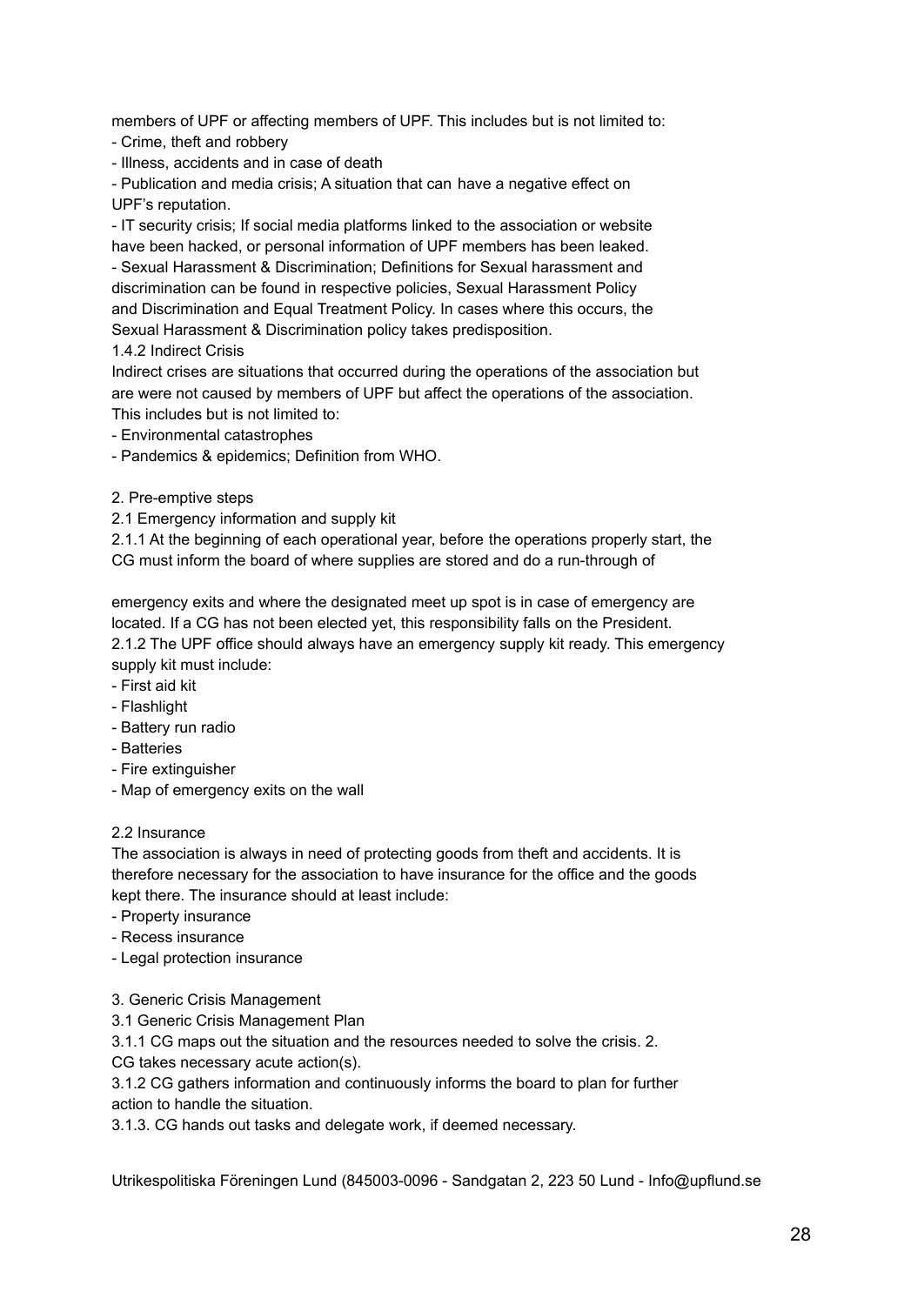3.1.4 CG collects and forwards information to the ones affected.

3.1.5 CG carefully considers both the need for transparency and the privacy of the involved parties.

3.2 Discretion

3.2.1 The issue should be handled with discretion by all involved parties. Any statements, and/or engaging with the media/journalists need to go through both CG and the Presidents. If the decision to make a statement has been taken, the Heads of PR should be included in the process.

3.2.2 Any information regarding a crisis spread by the association, board members and trustees should be confirmed, correct and objective.

4. Context-based Crisis Management

4.1 In case of death

4.1.1 Call 112, and follow direct instructions by the authorities.

4.1.2 If a member dies during a UPF event, that event will, effective immediately, be cancelled and the premises will be cleared out in a calm matter.

4.1.3 The police or hospital will contact the closest family members of the deceased.

4.1.4 Contact the crisis group (CG) and inform them of the situation.

4.1.5 Once the situation is no longer acute, the CG contacts any UPF members involved personally.

4.1.6 The CG is in charge of inviting external professionals, i.e. "studentprästerna" to provide member support.

4.2 In case of Indirect Crisis

4.2.1 UPF follows guidelines, recommendations and restrictions set by the authorities. 4.2.2 The CG has the responsibility to evaluate how the association can work

preemptively and present suggestions to the board for approval. This could include general guidelines and restrictions to make sure that the association follows regional/national restrictions and recommendations.

4.2.3 The CG should include the board for input regarding decisions that would affect their work. However, in acute situations an exception can be made where quick decisions can be taken, preferably together with the presidents, if deemed necessary. 4.2.4 The CG should continuously keep themselves updated with the situation and updating the relevant parties.

4.3 In case of needing to make or release public statements

Before making any statements the CG and Presidents need to go through the following steps:

4.3.1 Make a clear assessment of the situation before making a statement.

4.3.2 Determine if it is necessary for UPF to make a statement, and whether it is urgent or not. This includes weighing the pros, cons and potential risks of making the statement immediately, if at all.

4.3.3 Have a clear understanding of what will happen with the statement. Will it be published directly to the UPF website or social media channels or is the statement being given to external media outlets for them to use?

4.3.4 Determine how the statement will be formulated. Determine from what individual persons or signing name (for example UPF Board 20/21, Crisis Group or President) the statement will come from. Determine the email or social media channel the statement will come from. The Heads of PR should be included in this.

4.4 In case of crises due to controversial topics

4.4.1 If a committee wants to invite a controversial speaker or create content about a controversial topic, the board should be notified beforehand and collectively discuss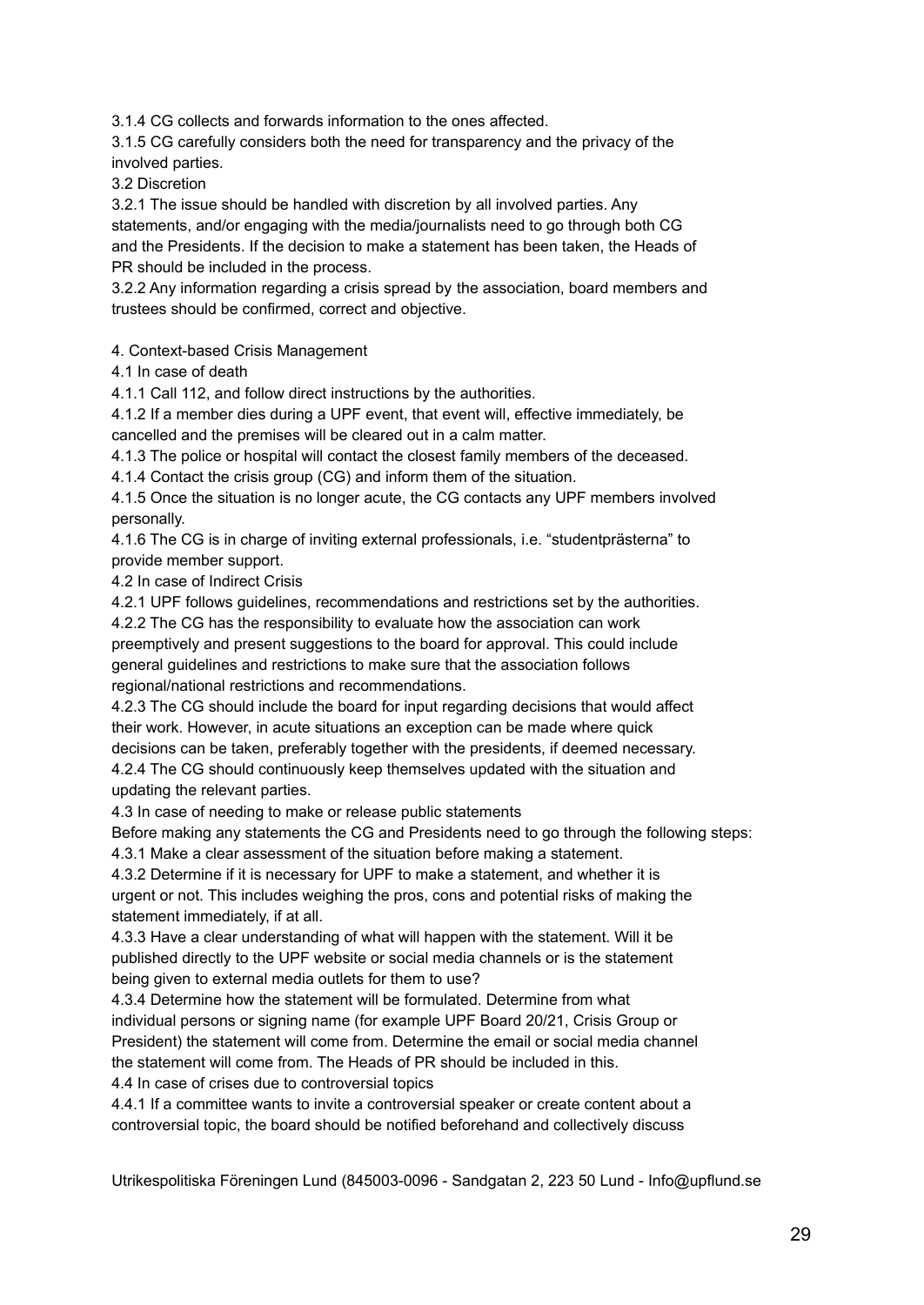whether the speaker or topic is appropriate for the association. If the board decides that the speaker or topic is inappropriate, the speaker/topic will not be allowed. 4.4.2 If a speaker at an event, or a member of the association would express something hostile, offensive or inappropriate during a speech, lecture or UPF-activities, it is the responsibility of the board to reject this statement.

4.5 In case of publications crises

4.5.1 The committee heads in question must provide guidelines to their members as to how they expect them to write articles and produce podcasts and radio shows. They should also provide clarity as to what is in accordance with UPF's values and directives.

4.5.2 The heads/publishers are to know everything that is being said/written in the segments/articles, before they are being aired/published. The heads must also proofread and approve the article/segment before publishing.

4.5.3 If a committee member or host says/writes something that is not in line with UPF's bylaws, policies and/or commits slander, the heads should contact CG with the situation, and depending on the publication forum, make apologies.

4.5.4 It is the heads' duty to show solidarity and support to the member when their article, podcast or radio show is being criticized or facing negative comments and/or publicity. 4.6 In case of social media crises

4.6.1 If copyrighted material is used in marketing by accident, the material shall be removed and deleted as quickly as possible. This situation should be prevented at the furthest extent possible.

4.6.2 All social media platforms linked to the association shall be used with care and reflection.

4.6.3 UPF members should be notified or be made aware that photography and video will be taken at UPF events.

4.6.4 UPF as an association may not tag individuals in photos.

4.6.5 In the case someone would like a picture of themselves to be taken down from UPFs social media channels, they can reach out to the association and request the photo to be taken down.

4.7 In case of IT crises

4.7.1 If any of the platforms linked to the association have been hacked, this shall be stated on the website as a statement of information.

4.7.2 In case the association's website is hacked or personal information of members has been leaked, all members should be notified by an informative email.

4.8 In case of crises during travels

4.8.1 All committee members going on international trips with UPF must have travel insurance that is valid for the entire duration of the trip. Before the trip, the members of the committee should provide a copy of their insurance to the heads.

4.8.2 If a member requires additional documents, such as visas, in order to enter a country, the responsibility lies with that specific member, not the heads, to make all the necessary arrangements.

4.8.3 Before deciding the next travel destination, the heads of travel must consult with information provided by the Swedish Foreign Department. If the security situation of the country/region changes before the trip, the heads will act in accordance with the suggestions of the Swedish Foreign Department. If the security situation of the country/region changes during the trip, the heads will consult with the Swedish

embassy or consulate in the country and act according to their suggestions.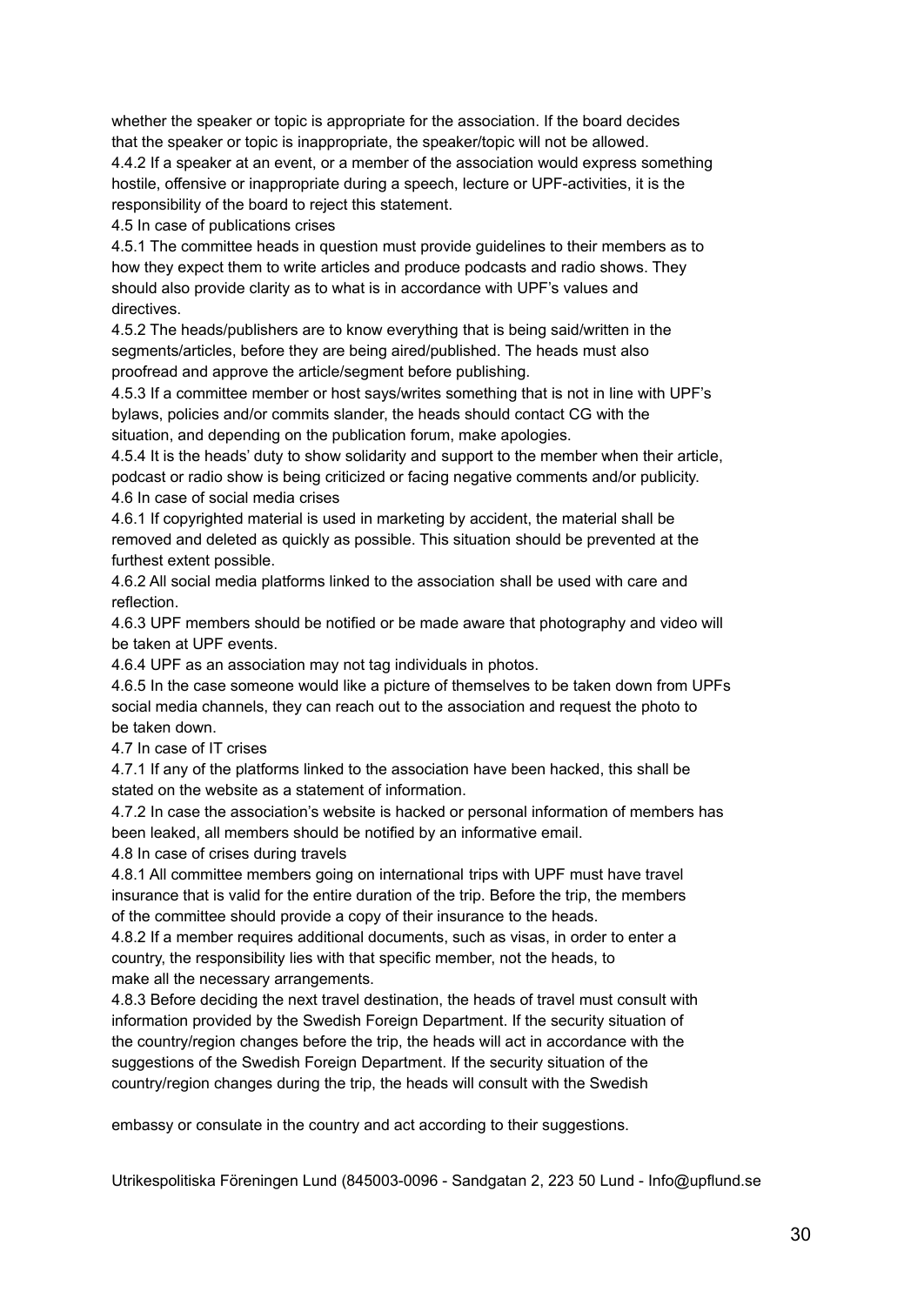4.8.4 Before travelling, the heads are responsible for compiling an emergency contact list, also known as an In Case of Emergency (ICE)-list. This list must be shared with the CG.

4.8.5 In case of indirect crises, the Heads of Travel must consult with the board before deciding on the next travel destination.

4.8.6 The heads of Travel are responsible for making it clear to the committee that they need to comply with the rules and laws of the country they are visiting.

4.8.7 In the case of incarceration or hospitalization of a member, it is the heads' duty to call the ICE-number of the individual involved and the embassy or consulate relevant to the home country of the individual. Furthermore, the heads must contact the CG and inform them about the situation, whereafter the CG will act in accordance with the "General Crisis Management Plan".

4.9 In case of crises during other activities

4.9.1 If events are cancelled for any reasons, members shall be notified via email and applicable social media platforms as quickly as possible.

4.10 Routine in case of Sexual Harassment & Discrimination

4.10.1 If the contact persons reach out, and request assistance in dealing with the situation, have a meeting with them.

4.10.2 Follow the Sexual Harassment & Discrimination Policy, and try to be of assistance to the contact persons.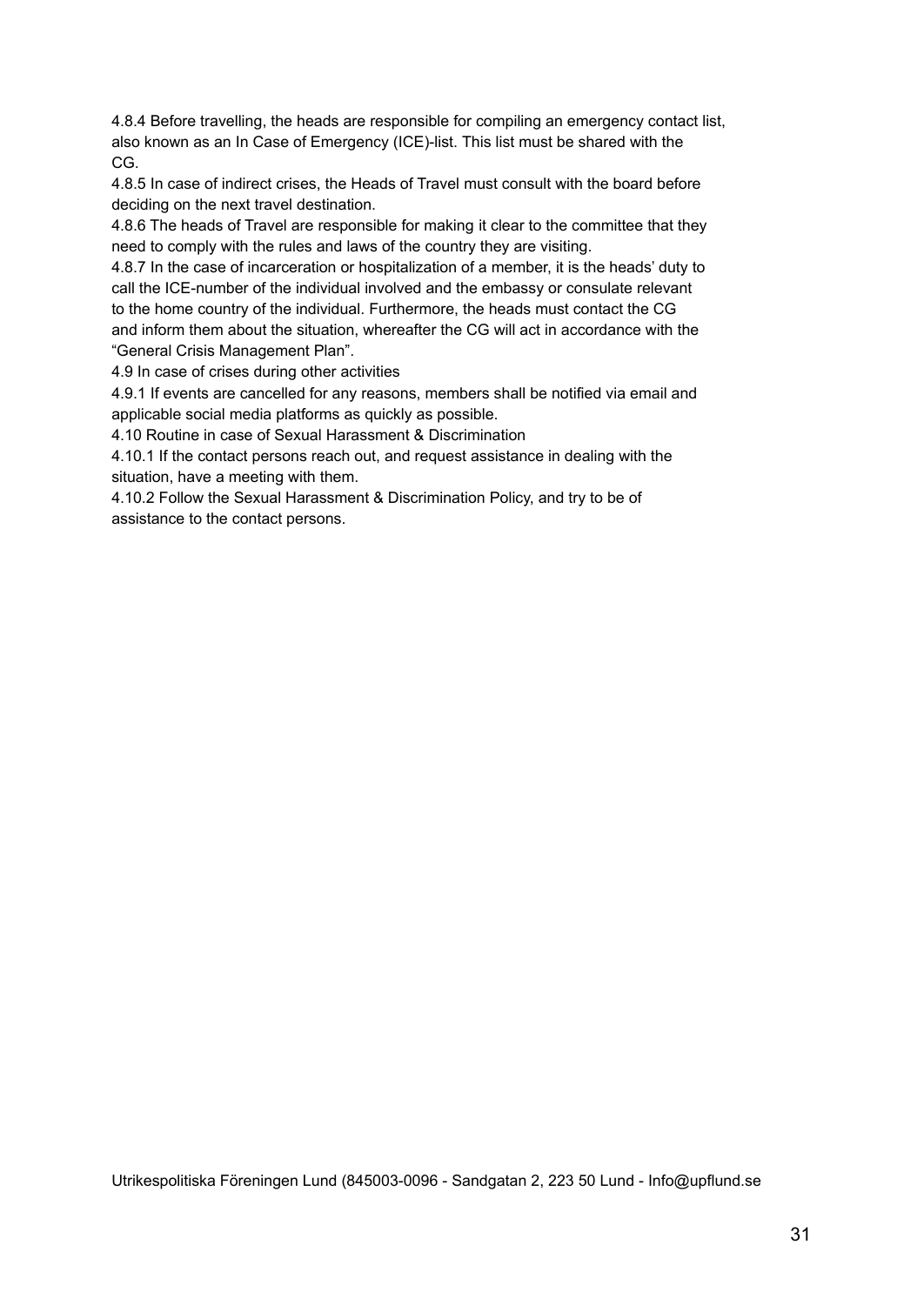Motion about Updating the Discrimination and Sexual

Harassment Policy

**Background** 

The current policies are a bit outdated, suffer from weird formatting, and in need of being updated.

The Discrimination and Equal Treatment Policy and the Sexual Harassment Policy has been merged. This since they were very similar.

Purpose

The purpose of this motion is to have policies that are updated, efficient, clear, and usable. Proposal

We propose that the board decides:

To adopt the updated and merged Discrimination and Equal Treatment Policy and Sexual Harassment Policy into the Discrimination and Sexual Harassment Policy

Carl Cotton, Hedda Carlsson, Miljaemilia Wala Secretary, Vice President, Head of Activity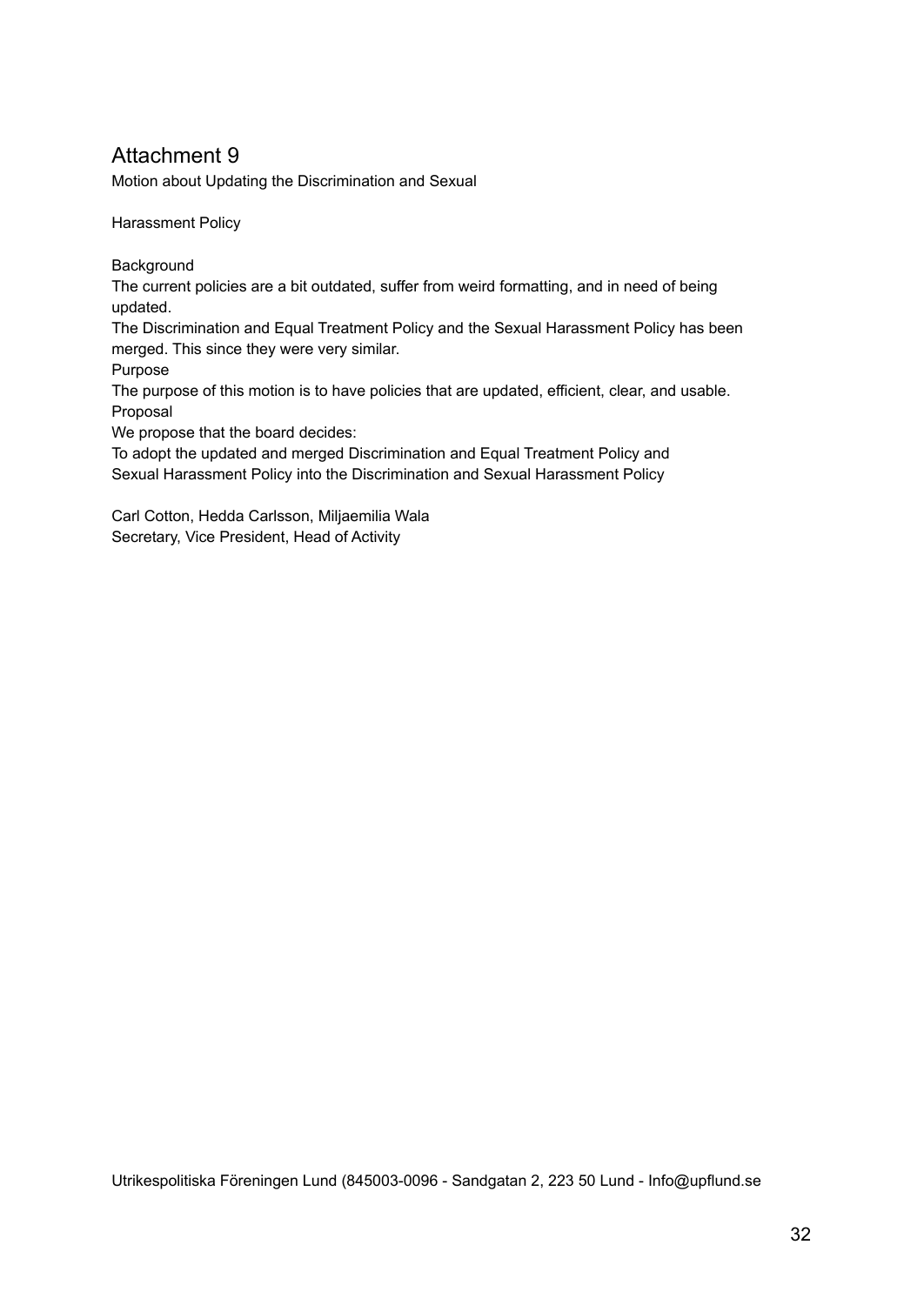## Attachment 9,1

#### Discrimination and Sexual Harassment Policy

The Association of Foreign Af airs in Lund (UPF Lund) is committed to providing a safe and inclusive environment for all its members, on all levels. UPF has a firm belief in the sacred value and right each human holds, and will work actively to uphold this. UPF is willing to work proactively against discrimination and sexual harassment to prevent it from taking place in the organisation. This, as well as to provide guidelines for how to address an incident after it has occurred. This policy defines procedures for UPF to take in situations relating to discrimination and sexual harassment, and the strive towards equal treatment and a safe working environment.

#### Purpose

The Association of Foreign Affairs in Lund (UPF) does not tolerate acts of sexual harassment or discrimination of any kind and strive toward an open and inclusive environment in the association. UPF recognizes the need and its responsibility to work proactively to hinder incidents from occurring at UPF activities and events as well as provide guidelines for how to address an incident after it has occurred, in order to create a safe and inclusive environment for all of its members. The purpose of this policy is to provide guidelines for UPF to use in situations relating to sexual harassment and discrimination, as well as reassurance of equal treatment by helping the board and members to work preemptively.

#### 1. Visions

The association strives to create a safe environment for everyone, and make sure that everyone feels welcome. To achieve this the association shall work actively with inclusion, diversity and representation.

1.1 Diversity and equality should be actively strived for and considered an asset for the association.

1.2 Representatives of the association shall strive to create a safe environment for everyone, and make sure everyone feels welcome.

1.3 Representatives of the association shall encourage diversity and equality within the association, among members and trustees.

1.4 Broad representation shall be considered important and kept in mind throughout the operations.

1.4.1 The association's representatives and members strive to consider the importance of diversity and representation for all parts of our operations.

1.4.2 Each committee shall keep in mind to present topics that represent a broad perspective of the world, and keep broad representation in mind within their operations.

#### 2. Definitions

2.1 Discrimination

2.1.1 Discrimination will here be defined as any action by an individual or a group that is to put another individual or group in to a disadvantadge based on the grounds of discrimination listed below.

2.1.2 If an individual, or a group, attempts to justify an act of discrimination on the basis of their own belonging to a ground of discrimination, the act will not be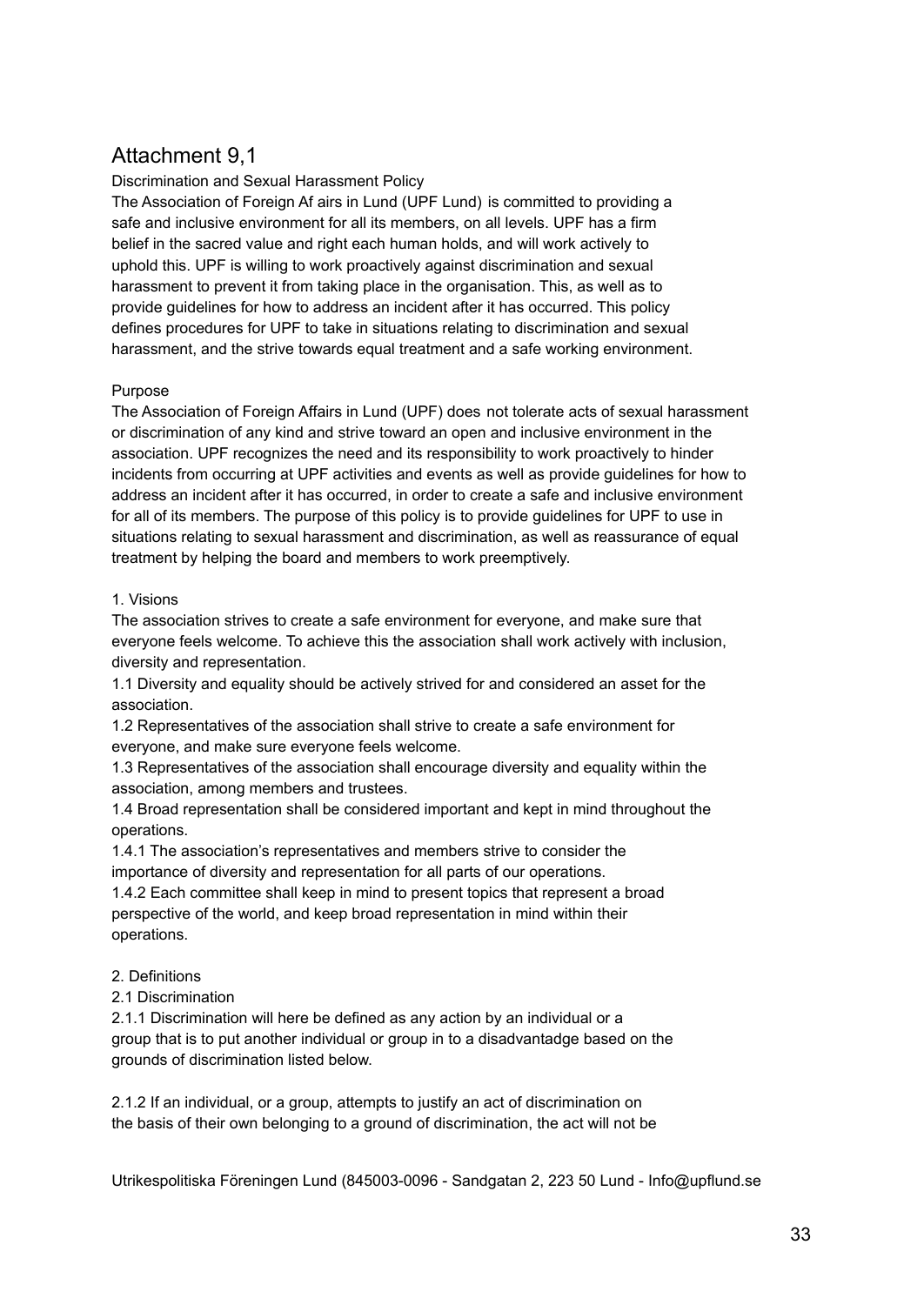protected by this policy.

2.2 Direct & Indirect discrimination:

2.2.1 Direct discrimination entails that the individual is discriminated through active choices or actions made by another individual, by a group or by society. 2.2.2 Indirect discrimination entails that an individual is discriminated by a criteria, a regulation, an action, etcetera that at first glance seems to be neutral but later turns out to be discriminating or to favour discriminatorial behaviour. 2.3 Grounds of discrimination

2.3.1 Gender, gender transgressing identities or expressions: The individual's gender identification, whether it is man, woman, neither or somewhere in between, along with the individual's visual attributes of belonging to one of the genders or several of them. 2.3.2 Sexual orientation: People who identify with one or more of the LGBTQ+ groups.

2.3.3 Socioeconomic background: The individual's economical and/or personal background from their childhood or earlier life experiences.

2.3.4 Ethnicity: The individual's national or ethnical background, skin colour or similar circumstances.

2.3.5 Disability: The individual has lasting physical, psychological and/or mental limitations of the individual's functional ability as a consequence of an injury or illness from birth, that has occurred thereafter, or that might be expected to occur. 2.3.6 Religious/spiritual conviction: Belonging to a specific religious/spiritual

group or the individual's personal beliefs.

2.3.7 Age.

2.3.8 Political conviction: The individual's political opinions and standpoints.

2.4 Sexual Harassment is defined as unwelcome sexual advances, requests for sexual favors, and other verbal or physical conduct of a sexual nature actions, including but not limited to the following:

2.4.1 Pressuring someone to participate in sexual acts to which they do not consent, or to which they cannot consent.

2.4.2 Unwelcome physical contact.

2.4.3 Unwelcome comments or actions of a sexual nature.

2.4.4 Sexual pranks, or repeated sexual teasing, jokes, or innuendo.

2.4.5 Spreading rumours or commenting on a person's sex life, sexuality, or appearance.

2.4.6 Repeatedly asking a person to socialize when the person has indicated disinterest.

2.4.7 Staring or leering.

2.4.8 Displaying pornographic or sexually explicit material.

2.5 Culture of Silence: Culture of silence is defined as a behavior of a group of people who do not mention, discuss or admit a certain problem or topic, through a spoken or unspoken consensus.

3. Pre-emptive steps

3.1 At the beginning of each board year, two "Discrimination and Sexual harassment Contacts" (DSCs) should be chosen. One person should be a board member and the other person should be an active member. Their contact information should be available on the association's website.

3.1.1 The contact persons should be given an email address each, once they are elected. Through this email, members can report incidents, complaints and/or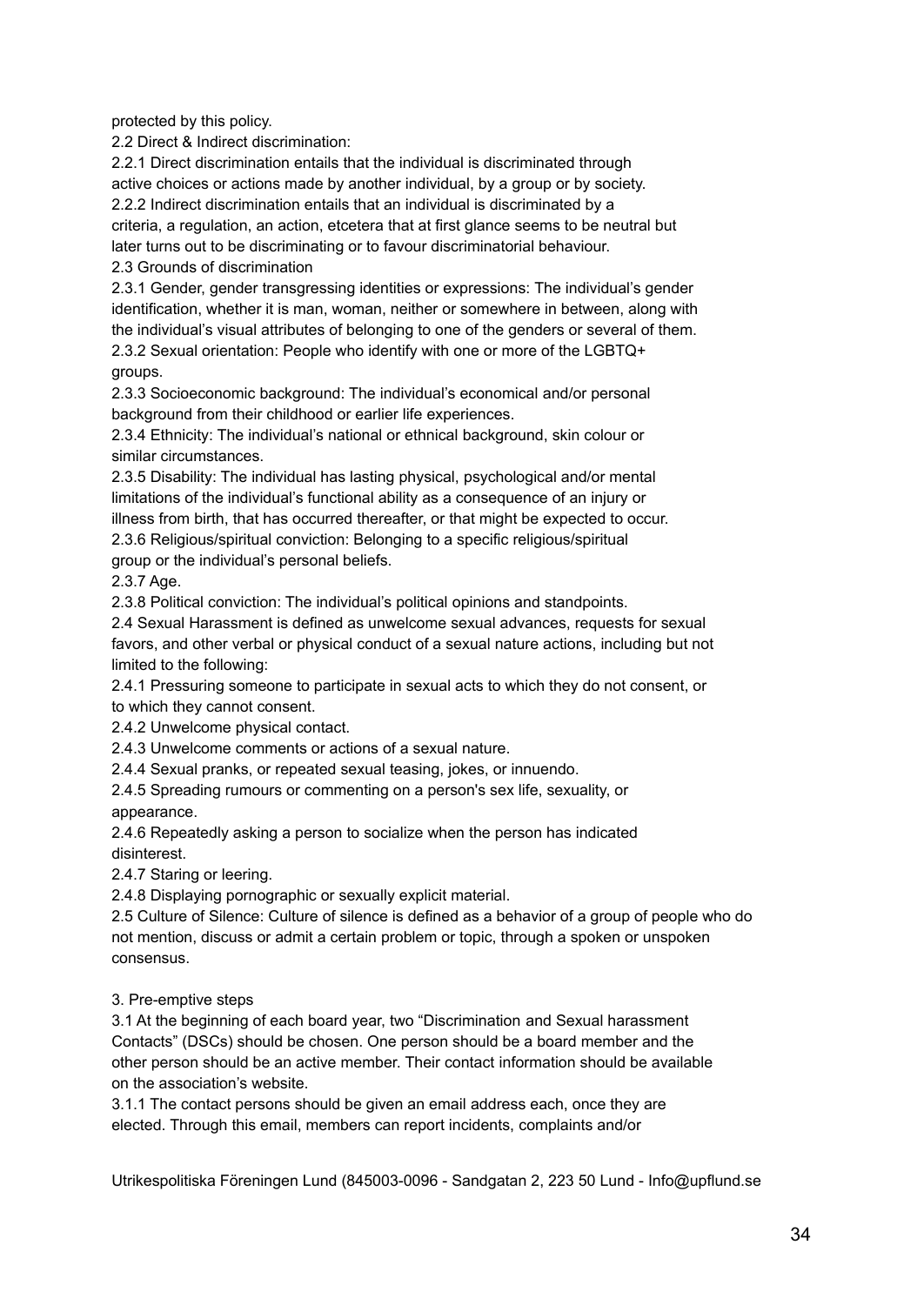concerns related to the content of this policy.

3.1.2 The contact persons should be available at the office once a month on a specific time.

3.1.3 The contact persons are responsible for providing information about this policy and for providing their contact information to members of the association.

3.1.4 The association should always aim to have at least one of the contacts present and available at all major and social events where alcohol is available. This person should be contactable and not drunk.

3.1.5 The contacts shall delete the content of their email inboxes at the end of the board year.

3.2 The President & Vice President must inform the Board of the content of this policy at the beginning of each board year. Board members who are also committee heads, must inform their active members about this policy at the same time.

3.3 Information about this policy and contact persons should be stated, in written form, in connection to every UPF social event.

3.4 Counteracting a culture of silence.

3.4.1 The association shall actively work to counteract and prevent all tendencies of culture of silence, the board has particular responsibility for this.

3.4.2 Representatives shall strive to speak up in a situation of sexual harassment or discrimination, even if they are not the subject of the incident.

3.4.3 Representatives shall actively encourage all members to do the same.

4. Steps to follow if you experienced or witnessed discrimination or sexual

harassment within the association, or by representatives of the association

4.1 Reach out to the Discrimination & Sexual harassment Contact(s).

4.2 If not comfortable with contacting the contact(s):

- Contact the President at president@upflund.se and/or the Vice President at vice.president@upflund.se

- Contact the Crisis Group at crisis@upflund.se

- Contact another Board Member, mail addresses can be found on www.upflund.se

4.3 If the individual does not feel that their claim is taken seriously by the association, they should contact AF at verksamhetschef@af.lu.se

5. Following allegations of sexual harassment or discrimination, at least the following steps must be taken

5.1 The contact(s) should take decisions in agreement with the individual raising allegations. If it seems that a crime has been committed, the contact(s) should encourage the individual to report the incident to the police, but the contact(s) is not supposed to report the incident themself. The contacts can always contact the crisis group and/or presidents if they need support.

5.2 The contact(s) should always carry out their work with the highest degree of discretion possible, especially concerning the identities of the person bringing allegations, and the person subject to allegations.

5.3 If the incident is deemed by the contact(s) as something that could cause a crisis for the association, the crisis group are to be involved and informed about the situation 5.4 If the incident results in a crisis for the association, the crisis group is responsible for handling the crisis, but in understanding with the contact(s). The contact(s) should still be the source of communication for the person raising allegations.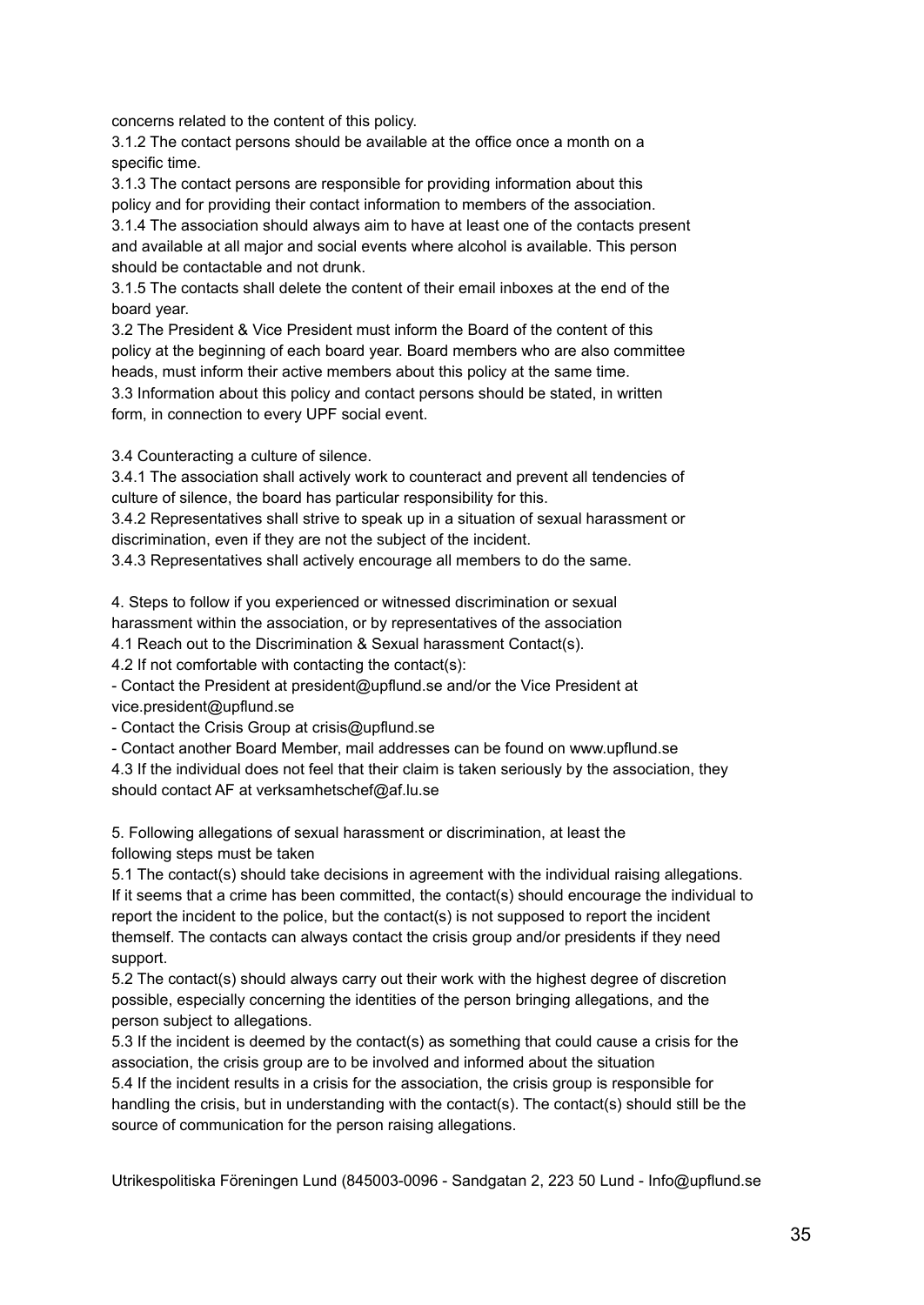5.5 The contact person(s) should offer a meeting with the person bringing the allegation. 5.5.1 At this meeting, the contact person(s) will meet the person who has come forward, potentially together with a support person of their choice. The composition of people attending can be adjusted to what the person bringing the allegation feels comfortable with, for example including the crisis group and/or presidents. 5.5.2 If the individual bringing the allegation does not want to meet, the contact(s) is to proceed in accordance with this policy based on the information provided by the person who brings the allegation.

5.6 The contact(s) preferably meet with, or at the very least communicate with the person(s) who has been accused of discrimination.

5.6.1 At the meeting the contact(s) and preferably the crisis group (and/or presidents, if deemed necessary), will meet the accused individual(s), potentially with a support person of the individual's choice. The composition of people attending can be adjusted to what the individual(s) accused feels comfortable with. 5.6.2 If the individual accused does not want to communicate and/or meet, the contact(s) is to proceed in accordance with this policy based on the information provided by the person who brings the allegation.

5.7 Following these meetings and/or communication, the contact(s) should try to establish what has happened, and based on this decide which of the sanctions outlined below should be taken. This can be done together with the crisis group and/or presidents if deemed necessary.

6. Potential sanctions following a sexual harassment or discrimination incident

6.1 The crisis group, together with the presidents, have the authority to take the following measures on behalf of the board until the next board meeting if the situation is deemed acute. All these decisions taken can be overruled by the board at the next meeting, where the crisis group and the presidents are to present an evaluation of the situation and a suggestion on for how long possible sanctions should be upheld.

6.1.1 Removal from a position of responsibility within a committee.

6.1.2 Removal from participation in a committee, a particular subgroup of a committee, or removal from all committee work.

6.1.3 Prohibition from participating in certain or all UPF events.

6.2 If the allegation of discrimination or sexual harassment brought by the contact(s) to the crisis group and/or presidents is deemed mild and does not require removal or prohibition of participation, the following measures shall be applied:

- Make sure the person accused understands what in their behavior was considered offensive and apologizes.

- Following this sanction, a discussion of further sanctions does not have to be initiated at the next board meeting.

6.3 Exclusion from the association should be considered the most severe sanction. If exclusion is not considered appropriate, the board can decide on the following sanctions:

6.3.1 Give a warning to the accused person(s) and point out that if this would be repeated or similar incidents would occur again more severe sanctions will